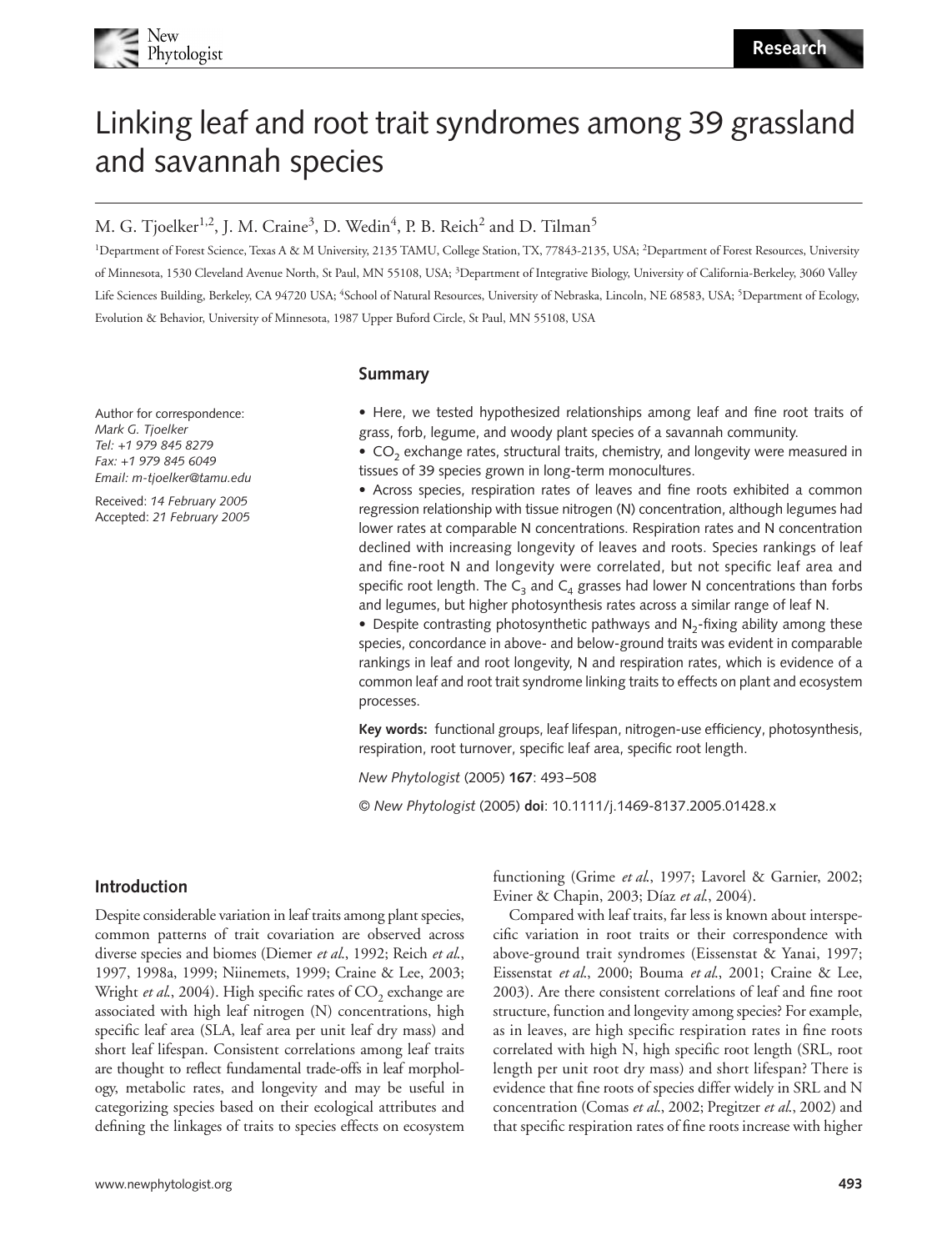N concentration and SRL (Pregitzer *et al*., 1998; Reich *et al*., 1998b; Comas *et al*., 2002), likely reflecting metabolic activity associated with nutrient uptake and assimilation, although species may differ in their specific costs of ion uptake (Scheurwater *et al*., 1998). In some studies, root longevity among species is negatively correlated with N concentration, specific respiration rates, and SRL (Eissenstat *et al*., 2000) or root tissue density (Ryser, 1996; Craine *et al*., 2001), a pattern analogous to leaf trait correlations. Nitrogen concentration and tissue density of leaves were correlated with those of fine roots among 24 grass species sampled along an altitudinal transect (Craine & Lee, 2003). The correspondence of leaf and root traits raises the possibility that root traits may, in part, be predicted from more readily observed leaf traits. However, the generality of leaf and root trait syndromes, particularly in relation to physiological function remains largely untested.

The evidence to date suggests that a priori plant functional groups based on taxonomy (e.g. monocot, dicot) or functional categories ( $N<sub>2</sub>$ -fixing, photosynthetic pathway) may be useful in categorizing species traits and their effects on ecosystem processes (Aerts & Chapin, 2000; Lavorel & Garnier, 2002). However, species effects on ecosystem function often arise from multiple, often continuously distributed traits and their potentially additive or interactive effects (Eviner & Chapin, 2003). Elucidating structural (tissue morphology and chemistry) and functional trait correlations (e.g.  $CO<sub>2</sub>$  exchange) and their correspondence in leaves and roots will aid in identifying underlying mechanisms and scaling relationships that link traits to plant and ecosystem function. Whether or not trait correlations differ among a priori plant functional groups in predictable ways is not well understood. For example, among grass species, high SLA, low tissue density leaves and corresponding low tissue density roots is associated with faster plant relative growth rates (van der Werf *et al*., 1993; Ryser & Lambers, 1995; Wahl & Ryser, 2000), whereas among tree species, a faster growth rate is associated with higher SRL and smaller root diameters and not root tissue density (Comas *et al*., 2002; Comas & Eissenstat, 2004). This suggests that grasses and trees may, in part, differ in trait correlations. In addition, woody and herbaceous plant growth forms may differ in traits underpinning leaf and plant-level nutrient-use efficiency (Aerts & Chapin, 2000).

The temperate grassland–savannah ecotone in the northern great plains of North America offers a diverse array of taxa with which to examine hypothesized trait correlations for above and below-ground traits and provide insight into the structure, N dynamics and productivity of communities in this region (Tilman, 1988; Tilman & Wedin, 1991; Reich *et al*., 2001a; Craine *et al*., 2002). Moreover, species in these grassland and savannah ecosystems differ in functional attributes in important ways, including photosynthetic pathway ( $C_4$  vs  $C_3$ ), N<sub>2</sub> fixation, and growth form (grasses, forbs and woody plants). In this study we examined leaf and fine root ecophysiological traits of a large number of sympatric species, including  $C_4$  and  $C_3$  grasses, nonlegume forbs (hereafter called forbs), herbaceous legumes (hereafter called legumes) and woody plant species. Replicate monoculture plots in a 5-yrold common garden experiment enabled us to examine both leaf and root traits of 39 species grown individually under common field conditions. A concurrent study of multivariate trait correlations including productivity and N cycling is reported elsewhere (Craine *et al*., 2002). Here we report an expanded set of bivariate trait relationships of leaves and fine roots, focusing on hypothesized structural–functional relationships.

In this study we sought to address several questions. To what extent do leaf and root traits exhibit structural and functional convergence among sympatric grassland–savannah species? We hypothesized that analogous trait correlations exist for leaves and fine roots in terms of morphology, longevity and rates of  $CO<sub>2</sub>$  exchange. Do species with leaves exhibiting high rates of  $CO<sub>2</sub>$  exchange and associated high SLA, N contents and short lifespan also exhibit a parallel syndrome of traits in fine roots? Do trait correlations differ among a priori functional groups (i.e.  $C_3$  vs  $C_4$  photosynthetic pathway)? Linking leaf and root trait relationships among species and functional groups may aid in predicting trait combinations and their ecological effects, including composition and productivity at regional scales (Paruelo *et al*., 1998; Lavorel & Garnier, 2002), as well as species response to global change factors (Reich *et al*., 2001b; Lee *et al*., 2001; Poorter & Navas, 2003).

We tested several predictions of correlated leaf and fine root trait relationships among species and functional groups as follows: (1) rates of net photosynthesis and respiration of leaves and fine roots are correlated with tissue N (Ryan, 1991; Reich *et al*., 1997, 1998a, 1999; Tjoelker *et al*., 1999); (2) leaf and fine root N concentration increases with increasing SLA and SRL and N concentrations decrease with increasing tissue longevity; and (3) species exhibit similar rankings in leaf and fine root traits, namely, N concentration, SLA and SLR, longevity and specific respiration rates. Given hypothesized functional group contrasts, owing to differing photosynthetic pathways, we tested the predictions that: (4)  $C_3$  vs  $C_4$  groups differed in bivariate leaf trait-N relationships, reflecting expected higher leaf-level water- and photosynthetic N-use efficiencies for  $C_4$  than for  $C_3$  species (Sage & Pearcy, 1987; Ehleringer & Monson, 1993); and (5) that owing to higher N concentrations in legumes, leaf and root traits correlated with increased tissue N concentrations are higher in legumes compared with non- $N<sub>2</sub>$ -fixing forbs and grasses.

# **Materials and Methods**

#### Site

The study site is at the Cedar Creek Natural History Area, a US National Science Foundation long-term ecological research site near Bethel, in east central Minnesota, USA (http://www.lter.umn.edu). The uplands at this site are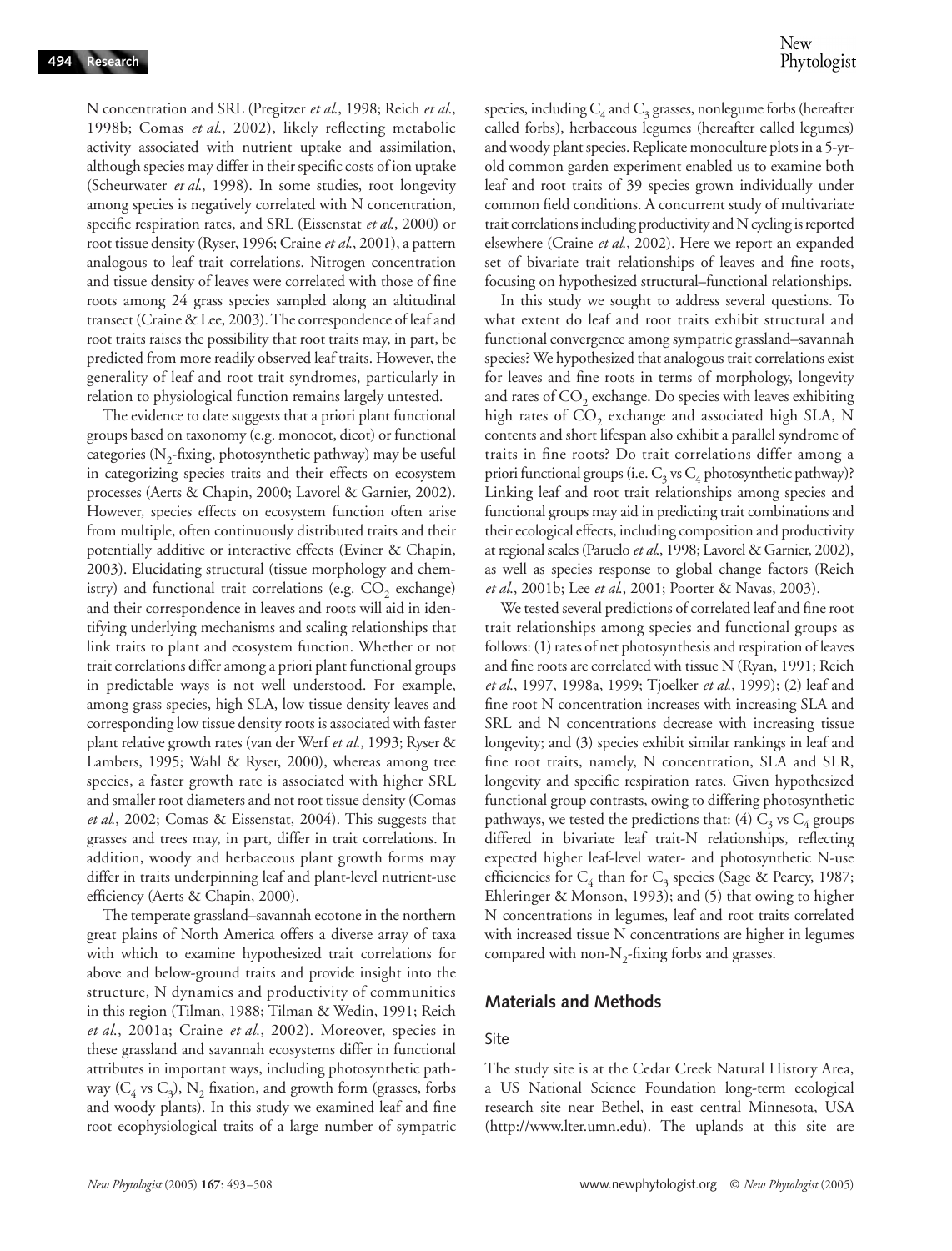dominated by oak savannah, prairie, hardwood forest, pine forests and abandoned agricultural fields. The soils are entisols derived from a glacial outwash sand plain and are sandy and N-poor (Tilman, 1988). The region has a continental climate with cold winters, hot summers (mean January and July temperatures of −10°C and 25°C, respectively), and a mean annual precipitation of 660 mm.

The 39 species we examined in this long-term monoculture study include grasses, forbs, and woody plants common to remnant native oak savannah–prairie grasslands in the Midwestern USA. Species binomials are reported in the Appendices. Names and authorities follow those of Moore (1973) and B. C. Delaney (University of Minnesota, unpublished; http:// www.lter.umn.edu). In the autumn of 1992, an old field was prepared by removing the topsoil, creating a sandy substrate (93%) low in organic matter. Replicated monoculture plots of the species were seeded in a fenced area and maintained by annual weeding. Plots were  $2.2 \times 1.5$  m for most species,  $1.1 \times 1.5$  m for the others. Sheet metal barriers that extended 25 cm below the ground separated the plots. We watered the plots weekly during the growing season in 1997 in the 5-yrold plots as needed to ensure an equivalent of at least 2.5 cm of weekly precipitation to minimize water stress. Further details are provided in Craine *et al*. (2002).

# Leaf gas exchange

We determined light-saturated rates of leaf gas exchange of 36 species in the field sampled across four dates (25 June, and 7, 21 and 28 August, 1997). A portable photosynthesis system (CIRAS-1; PP Systems, Hitchin, UK) measured rates of net CO<sub>2</sub> and water vapor exchange. We conducted measurements on clear sunny days at light-saturating conditions between 10:30 and 14:00 hours Central Daylight Time (CDT). Mean photosynthetic photon flux density (PPFD, 400–700 nm) ranged from 1440 to 1560 µmol m<sup>-2</sup> s<sup>-1</sup> and mean air temperatures ranged from 26.3 to 29.3°C on the four dates. We measured two to four mature leaves from the top of the canopy in each of two to four replicate plots for a species. Following gas exchange measurement, we removed the sampled leaf and stored it in a cooler before measuring leaf area (one-sided, projected). Samples were oven dried at 65°C before determining dry mass. We calculated light-saturated photosynthesis rates on the basis of leaf area ( $A<sub>area</sub>$ , µmol m<sup>-2</sup> s<sup>-1</sup>) and dry mass (A<sub>mass</sub>, nmol  $g^{-1}$  s<sup>-1</sup>).

# Leaf respiration

We harvested several intact shoot samples (two or three) from individual plots on the mornings (between 08:30 and 11:00 hours CDT) of 17 and 18 June, placed the samples in plastic bags in a cooler  $(c. 11^{\circ}C)$ , and transported them to the laboratory. Samples were immediately transferred to a controlled-environment chamber (Conviron E15; Controlled Environments, Inc., Winnipeg, Manitoba, Canada) to measure dark respiration at a standard temperature (26.1  $\pm$  0.6°C SD) and CO<sub>2</sub> concentration (381 ± 15 µmol mol<sup>-1</sup> CO<sub>2</sub>). We determined rates of net  $CO<sub>2</sub>$  efflux using infrared gas analysers and cuvettes (LCA-3 and PLC-C; Analytical Development Co. Ltd, Hoddesdon, UK), operated in an open configuration. Columns of magnesium perchlorate removed water vapor from the analyser air stream. Depending on leaf morphology and size, we measured either single leaves or multiple leaves with attached stems to provide adequate differential measurements, one per replicate plot. We dried the samples in an oven (65°C) and determined dry masses for calculation of respiration rates based on leaf mass ( $R_{mass}$ , nmol  $g^{-1} s^{-1}$ ) or area ( $R_{area}$ , µmol m<sup>-2</sup> s<sup>-1</sup>).

# Fine root respiration

We collected aggregate root samples from soil cores (5 cm diameter, 20 cm deep) for each of up to four plots per species (minimum of two plots for three species) of 36 species on 18, 20, and 21 August. Roots were washed from soil cores with water over a 1.3 mm screen and separated into fine (< 2 mm diameter) and coarse fractions. Based on morphological measures described later, the mean diameter of the fine root sample among species was 0.30 mm with mean species values ranging from 0.13 to 0.44 mm. On average across species, 84% (± 0.08 SD) of the sampled root length was distributed in diameter classes  $< 0.5$  mm and 92% ( $\pm 0.03$  SD) was < 1.0 mm. An inspection of the diameter distributions and mean values suggested that we sampled only the finest two or three root orders, comparable to those reported for grass (Wahl & Ryser, 2000) and tree species (Pregitzer *et al*., 2002; Comas & Eissenstat, 2004).

The root samples were kept moist at room temperature (*c.* 26°C) before measurement of respiration, typically within 2.5 h of harvest. We determined the net  $CO<sub>2</sub>$  efflux on each fine root sample of each plot at a standard temperature  $(25.7 \pm 0.4)$ °C) and atmospheric CO<sub>2</sub> concentration (366 ± 13 SD µmol mol<sup>-1</sup> CO<sub>2</sub>) using infrared gas analysers and cuvettes, as described above. Checks revealed no direct effect of measurement  $CO<sub>2</sub>$  concentration on rates of root respiration in agreement with recent findings (Amthor *et al*., 2001; Tjoelker *et al*., 2001; Burton & Pregitzer, 2002). Use of detached roots for measures of respiration followed standard protocols (Burton & Pregitzer, 2002; Comas *et al*., 2002) and no correlation was observed between respiration rate and time of measurement for each of three sampling dates. Root length (see next section) and oven-dry mass measures were used to calculate respiration rates on the basis of root mass  $(R_{\text{max}})$ nmol  $g^{-1} s^{-1}$ ) and root length ( $R_{length}$ , nmol m<sup>-1</sup> s<sup>-1</sup>).

# Tissue morphology, chemistry, and longevity

We measured leaf area (one-sided projected) using a video image analysis system (AgVision; Decagon Devices, Inc.,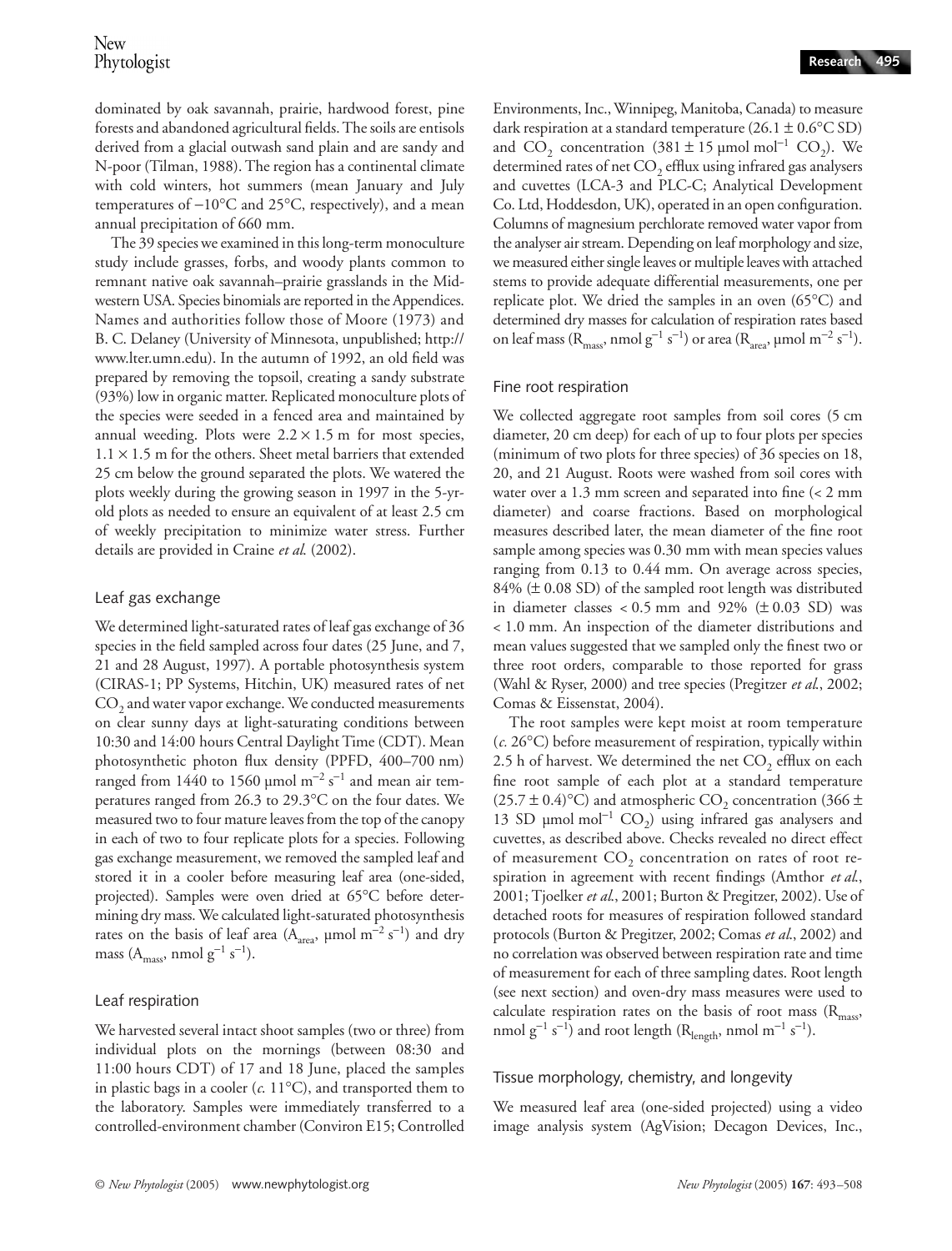Pullman, WA, USA). Root lengths and diameters were determined using a scanner-based, digital image analysis system (WinRhizo; Régent Instruments, Inc. Quebec City, Quebec, Canada). Following area or length determinations, the tissues were oven dried (65°C) and masses determined to calculate specific leaf areas (SLA, cm<sup>2</sup> leaf g<sup>-1</sup> leaf) and specific root lengths (SRL, m root g<sup>-1</sup> root). Nitrogen and carbon (C) concentrations of dried and ground leaf and root samples were measured using a CHN analyser (NA1500; Carlo Erba Instruments, Milan, Italy). Leaves sampled for the photosynthesis measures were pooled by plot before C and N analysis. Leaf N concentrations were used to calculate instantaneous photosynthetic nitrogen-use efficiency (PNUE,  $\mu$ mol CO<sub>2</sub> g N<sup>-1</sup> s<sup>-1</sup>).

We obtained leaf longevity data of 14 species determined the same year in the same study (Craine *et al*., 1999). Root longevity was estimated based on measured root turnover determined by in-growth and *in situ* root sampling in the plots. The standing crop of root biomass was determined in mid-August and root production estimated from ingrowth cores collected in July, August and October (Craine *et al*., 2002). Root longevity was calculated as standing crop divided by total ingrowth, the inverse of root turnover. We assumed that annual root production and turnover approximated steady-state levels in these long-term (5-yr-old) monoculture plots, based on observed plant density and dry matter production values. With the exception of one annual and two biennial species, all species are perennial. Poorly stocked plots were excluded from the analysis of root turnover. Our estimates of root turnover were comparable to values in nearby grassy savannah openings (Reich *et al*., 2001a) and other grasslands (Gill & Jackson, 2000).

#### Data analysis

The experimental design was completely random with individual monoculture plots serving as replicates for each species  $(n = 2-4)$ . We calculated mean values for each species (see Appendices 1 and 2), since our objective was to examine variation in traits among species and species groups. Species means were log-transformed to satisfy assumptions of normality and homogeneity of variance. A priori, functional groups were  $C_3$  grasses,  $C_4$  grasses, forbs, legumes and woody plants. The woody plant group was comprised of only two species and consequently was excluded from functional group comparisons, but included in the rank correlation analysis of leaf vs root traits across all species. We tested hypothesized functional group effects using *F*-tests in analysis of variance in which fixed functional group effects (3 df) were tested against the effect of species nested within functional groups (experimental error). Preplanned comparisons among the four a priori groups included contrasts of  $C_3$  vs  $C_4$  photosynthetic pathways, grasses vs nongrasses, and  $N<sub>2</sub>$ -fixing legumes vs nonlegumes. These comparisons were made using singledegree-of-freedom contrasts in the analysis of variance. Least squares means of log-transformed variables were backtransformed for reporting functional group means.

Bivariate trait relationships of log-transformed species means among the four a priori functional groups (excluding the woody plants) were examined using Type II linear regression. Unlike Type I regression, error is quantified in both variables and the linear regression fits are equivalent to the standard major axis or first principal component of the bivariate trait correlation. The slope of the Type II regression line between two log-transformed traits represents a proportional (scaling) relationship between the two variables. The intercept (or elevation) denotes the position of the regression line (scaling relationship) in bivariate trait space. The slopes and intercepts of the Type II major axes were compared among the four a priori groups using an approach analogous to testing the homogeneity of slopes and equality of intercepts in analysis of covariance (Wright *et al*., 2001; Warton & Weber, 2002). Regression intercepts among the four functional groups were compared using *t*-tests (*post hoc* Tukey's HSD) after fitting same-slopes models (where appropriate) to variables transformed as  $y - m(x)$ , where *m* is the common slope. We first tested for differences in slopes and intercepts among the four a priori functional groups ( $C_3$  grasses,  $C_4$  grasses, forbs and legumes) and those that did not differ statistically were subsequently grouped and separate Type II linear regressions fitted to illustrate the a posteriori group relationships. Incomplete sampling resulted in differing numbers of species in the various trait comparisons ( $n = 31-36$ ). Spearman's nonparametric rank correlation analysis was used to compare leaf vs root traits among species. All analyses were conducted using statistical analysis software ( JMP 4.0; SAS Institute, Cary, NC, USA). Unless otherwise stated,  $\alpha$  = 0.05.

# **Results**

#### Comparison of leaf traits among functional groups

The a priori functional groups differed in mean rates of leaf net photosynthesis whether expressed on the basis of leaf area (A<sub>area</sub>, µmol m<sup>-2</sup> s<sup>-1</sup>) or leaf dry mass (A<sub>mass</sub>, nmol g<sup>-1</sup> s<sup>-1</sup>). Overall, the  $C_3$  and  $C_4$  grasses had the highest mean rates of A<sub>area</sub> or A<sub>mass</sub> followed by the legumes and forbs (Table 1). Since specific leaf area (SLA, cm<sup>2</sup>  $g^{-1}$ ) did not differ significantly among the functional groups (Table 1), group rankings of mean  $A_{area}$  and  $A_{mass}$  were comparable. Mean leaf longevity of a subset of the species  $(n = 14)$  ranged from 29 to 94 d (Appendix 1; see also Craine *et al*., 1999).

As predicted, light-saturated rates of net photosynthesis on mass and area bases were positively correlated with leaf  $\rm N_{mass}$ (%) and  $N_{area}$  (g N m<sup>-2</sup> leaf area), respectively (Fig. 1a,b).  $A<sub>area</sub>$  was positively correlated with SLA ( $r = 0.52$ ,  $P = 0.002$ ,  $n = 32$ , not shown). Mean leaf N<sub>mass</sub> ranged from 1.0 to 4.1% among species and differed among functional groups (Table 1),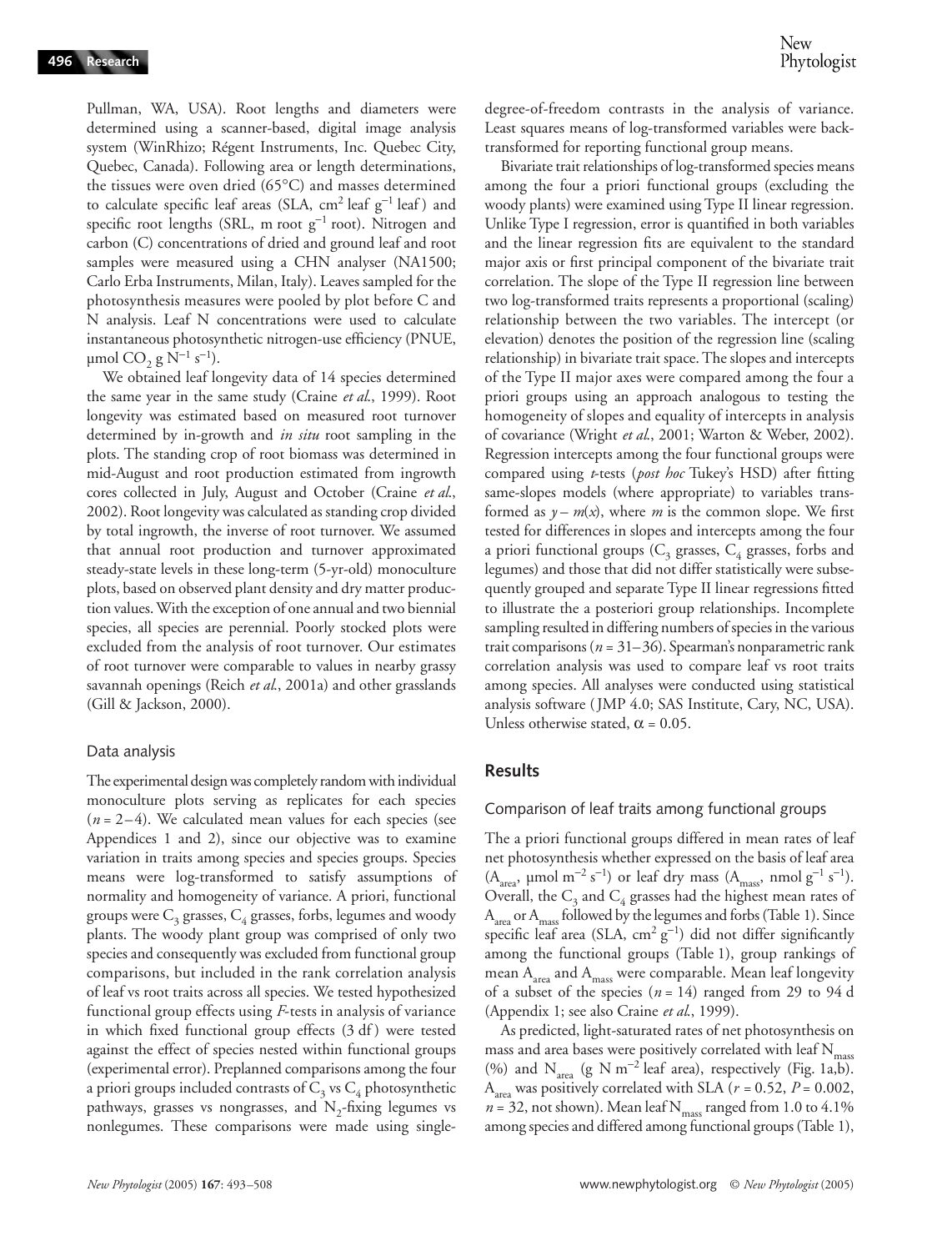|                                                             | $C3$ grasses |               |              | $C_{A}$ grasses |                |             | Forbs     |               |        | Legumes |                 |     | ANOVA $P > F$        | Contrast $P >  t $ |                              |                   |
|-------------------------------------------------------------|--------------|---------------|--------------|-----------------|----------------|-------------|-----------|---------------|--------|---------|-----------------|-----|----------------------|--------------------|------------------------------|-------------------|
|                                                             | Mean         | 95% CI        | $\mathsf{n}$ | Mean            | 95% CI         |             | n Mean    | 95% CI        | $\eta$ | Mean    | 95% CI          |     | $n$ Functional group |                    | $C_3$ vs $C_4$ Grass vs rest | Legume<br>vs rest |
| Leaf traits                                                 |              |               |              |                 |                |             |           |               |        |         |                 |     |                      |                    |                              |                   |
| $A_{area}$<br>( $\mu$ mol m <sup>-2</sup> s <sup>-1</sup> ) | 29.2         | $23.0 - 37.1$ |              | 5 27.4          | $22.0 - 34.1$  |             | 7 16.9    | $14.6 - 19.5$ | 16     | 19.7    | $15.5 - 25.1$   | 6   | < 0.001              | 0.05               | < 0.001                      | 0.16              |
| A <sub>mass</sub><br>(nmol $g^{-1}$ s <sup>-1</sup> )       | 283          | 207-386       | 5            | 263             | 202-342        |             | 7 177     | 148-210       | 16     | 232     | 174-308         | 6   | 0.02                 | 0.32               | 0.03                         | 0.91              |
| gs<br>(mmol $m^{-2} s^{-1}$ )                               | 588          | 407-849       |              | 5 273           | 195-382        |             | 7 454     | 365-566       | 16     | 539     | 373-778         | - 6 | 0.02                 | 0.002              | 0.20                         | 0.21              |
| <b>SLA</b><br>$(cm2 g-1)$                                   | 99           | 78-127        |              | 5 102           | $82 - 128$     | $7^{\circ}$ | 103       | 89-119        | 16     | 118     | $92 - 151$      | 6   | 0.74                 | 0.75               | 0.42                         | 0.27              |
| $\rm N_{mass}$<br>$(\% )$                                   | 1.79         | $1.43 - 2.23$ |              | 5 1.34          | $1.09 - 1.64$  |             | 7 1.86    | $1.63 - 2.12$ | 16     | 2.87    | $2.29 - 3.58$   | 6   | < 0.001              | < 0.001            | < 0.001                      | < 0.001           |
| $N_{area}$<br>$(g m^{-2})$                                  | 1.90         | $1.47 - 2.45$ |              | 5 1.38          | $1.09 - 1.74$  |             | 7, 1.83   | $1.57 - 2.13$ | 16     | 2.47    | $1.91 - 3.18$   | - 6 | 0.02                 | 0.005              | 0.02                         | 0.01              |
| C: N                                                        | 25.1         | 19.9-31.6     | 5            | 33.3            | 26.9-41.1      |             | 723.2     | $20.2 - 26.6$ | 16     | 15.7    | $12.5 - 19.8$   | 6   | < 0.001              | < 0.001            | < 0.001                      | < 0.001           |
| <b>WUE</b>                                                  | 3.52         | $3.05 - 4.06$ | 5            | 5.83            | $5.11 - 6.65$  | $7^{\circ}$ | 3.40      | $3.12 - 3.71$ | 16     | 3.36    | $2.91 - 3.88$   | 6   | < 0.001              | < 0.001            | < 0.001                      | 0.01              |
| (mmol $CO2$ mol <sup>-1</sup> H <sub>2</sub> O)             |              |               |              |                 |                |             |           |               |        |         |                 |     |                      |                    |                              |                   |
| <b>PNUE</b>                                                 | 16.3         | $13.0 - 20.4$ | 5            | 20.3            | $16.5 - 24.9$  |             | 7 9.4     | $8.2 - 10.7$  | 16     | 8.0     | $6.4 - 10.0$    | 6   | < 0.001              | < 0.001            | < 0.001                      | < 0.001           |
| (µmol $CO_2$ $g^{-1}$ N $s^{-1}$ )                          |              |               |              |                 |                |             |           |               |        |         |                 |     |                      |                    |                              |                   |
| $R_{mass}$<br>(nmol $g^{-1}$ s <sup>-1</sup> )              | 17.5         | $13.7 - 22.3$ |              | 5 13.0          | $10.4 - 16.2$  | 6           | 16.2      | $14.0 - 18.7$ | 14     | 18.0    | $14.1 - 22.9$   | - 5 | 0.18                 | 0.03               | 0.26                         | 0.26              |
| $R_{area}$<br>( $\mu$ mol m <sup>-2</sup> s <sup>-1</sup> ) | 2.1          | $1.5 - 3.0$   |              | $5 - 1.0$       | $0.7 - 1.4$    |             | $6 \t1.4$ | $1.1 - 1.7$   | 14     | 1.4     | $1.0 - 1.9$     | 5   | 0.02                 | 0.01               | 0.64                         | 0.78              |
| A:R                                                         | 13.3         | $9.7 - 18.3$  | 5            | 28.1            | $21.1 - 37.6$  | 6           | 12.8      | $10.6 - 15.5$ | 14     | 15.0    | 10.9-20.6       | 5   | < 0.001              | < 0.001            | 0.02                         | 0.49              |
| Longevity<br>(d)                                            | 77           | $50 - 118$    | 3            | 68              | 44-104         | 3           | 56        | $40 - 77$     | 5      | 47      | $30 - 72$       | 3   | 0.31                 | 0.50               | 0.08                         | 0.14              |
| Fine root traits                                            |              |               |              |                 |                |             |           |               |        |         |                 |     |                      |                    |                              |                   |
| $\rm R_{mass}$<br>(nmol $g^{-1}$ s <sup>-1</sup> )          | 11.4         | $7.7 - 16.6$  | 5            | 5.7             | $4.0 - 8.1$    | 6           | 12.4      | $9.8 - 15.7$  |        | 17 13.2 | $9.0 - 19.3$ 6  |     | 0.005                | < 0.001            | 0.01                         | 0.10              |
| $N_{mass}$<br>(% )                                          | 1.08         | $0.81 - 1.44$ | 5            | 0.52            | $0.40 - 0.67$  | 6           | 1.13      | $0.95 - 1.35$ | 15     | 1.99    | $1.49 - 2.64$   | 6   | < 0.001              | < 0.001            | < 0.001                      | < 0.001           |
| $N_{length}$<br>$(mg m^{-1})$                               | 0.32         | $0.10 - 1.03$ |              | 50.18           | $0.06 - 0.52$  | 6           | 0.41      | $0.20 - 0.83$ |        | 15 0.76 | $0.24 - 2.43$ 6 |     | 0.32                 | 0.12               | 0.11                         | 0.13              |
| SRL<br>$(m g^{-1})$                                         | 76.5         | 50.6-115.6    | 5            | 56.2            | 38.5-81.9      | 6           | 60.6      | 46.9-78.3     | 17     | 41.0    | $27.1 - 61.9$   | - 6 | 0.20                 | 0.91               | 0.14                         | 0.06              |
| C: N                                                        | 37.8         | 28.4-50.2     | 5            | 79.5            | $61.3 - 103.1$ | 6           | 38.9      | 32.6-46.4     | 15     | 23.5    | $17.7 - 31.2$   | 6   | < 0.001              | < 0.001            | < 0.001                      | < 0.001           |
| Longevity<br>(d)                                            | 504          | 243-1044      | 5            | 791             | 407-1540       | 6           | 182       | 118-281       | 15     | 136     | $65 - 281$      | 5   | 0.001                | 0.003              | < 0.001                      | 0.009             |

**Table 1** Least squares mean (lower and upper 95% confidence intervals) leaf and fine root traits for functional groups of 39 grassland and savannah species grown in a common garden

Means and 95% confidence intervals were back-transformed from log<sub>10</sub>; *n* is the number of species (see Appendices). A<sub>area</sub>, area-based photosynthesis; A<sub>mass</sub>, mass-based photosynthesis; gs, stomatal conductance; SLA, specific leaf area; N<sub>mass</sub>, nitrogen concentration; N<sub>area</sub>, area-based nitrogen concentration; C : N, carbon–nitrigen ratio; WUE, water use efficiency; PNUE, photosynthetic N-use efficiency; R<sub>mass</sub>, mass-based respiration; R<sub>area</sub>, area-based respiration; A : R, ratio of net photosynthesis to respiration; N<sub>length</sub>, root length-based nitrogen concentration; SRL, specific root length.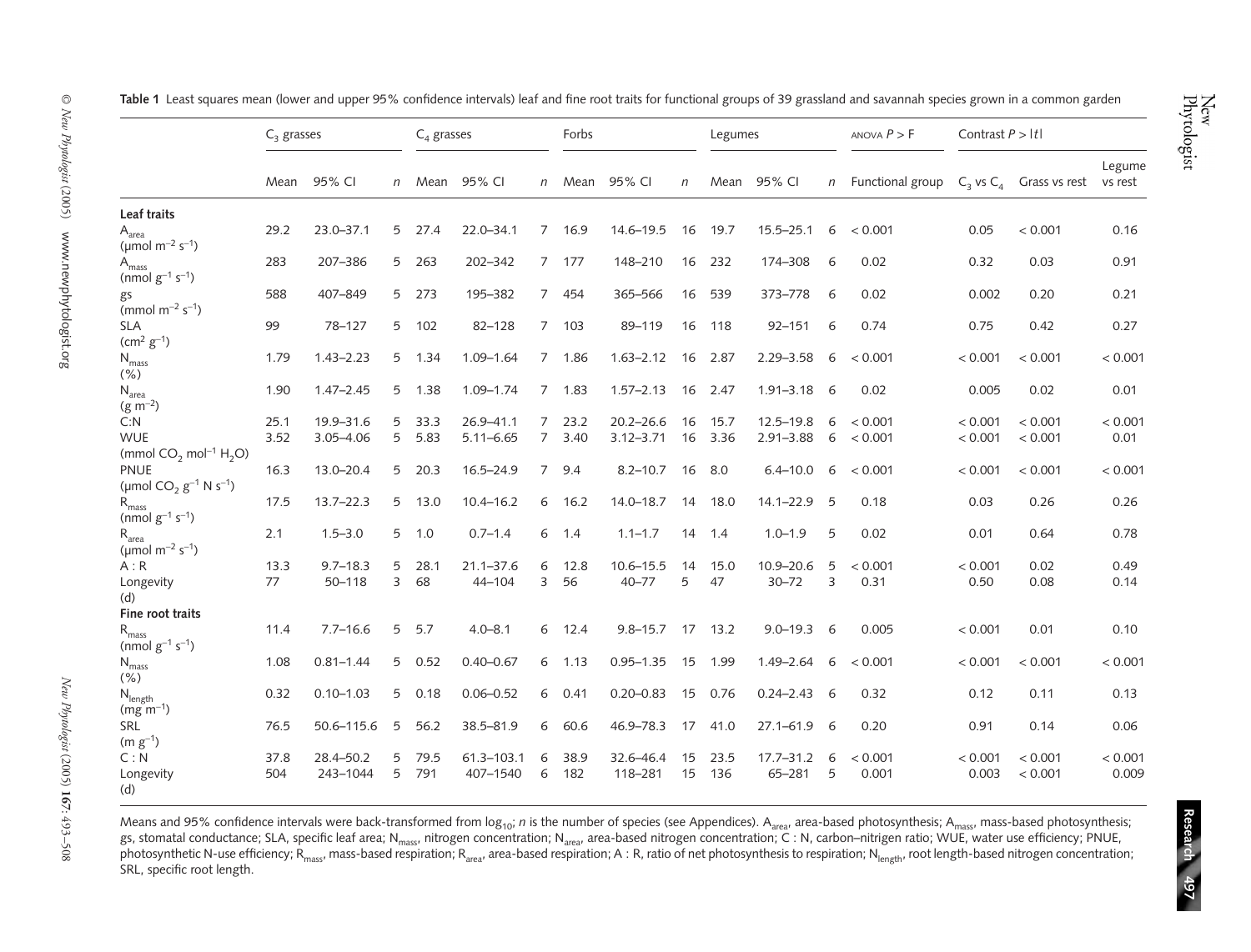

**Fig. 1** Leaf trait relationships among 39 savannah species. Species means are shown identified as forbs (○), legumes (●), C<sub>3</sub> grasses (■), and  $C_4$  grasses ( $\square$ ). Note the log<sub>10</sub> scale. Type II regression lines illustrate a posteriori group contrasts among species. (a) A<sub>mass</sub> – N<sub>mass</sub> correlations for the combined C<sub>3</sub> and C<sub>4</sub> grass groups ( $r = 0.20$ ,  $P = 0.52$ ,  $n = 12$ ) and combined forb and legume groups ( $r = 0.82$ ,  $P < 0.001$ ,  $n = 22$ ). (b) A<sub>area</sub> – N<sub>area</sub> correlations for the combined C<sub>3</sub> and C<sub>4</sub> grass groups (*r* = 0.62, *P* = 0.03, *n* = 12) and combined forb and legume groups (*r* = 0.72,  $P$  < 0.001,  $n = 22$ ). (c) R<sub>mass</sub> – N<sub>mass</sub> correlations for the legume group ( $r = 0.63$ ,  $P = 0.26$ ,  $n = 5$ ) and for the combined C<sub>3</sub> and C<sub>4</sub> grass and forb groups ( $r = 0.64$ ,  $P < 0.001$ ,  $n = 25$ ). (d)  $R_{area} - N_{area}$  correlations for the legume group ( $r = 0.85$ ,  $P = 0.07$ ,  $n = 5$ ) and for the combined  $C_3$  and  $C_4$  grass and forb groups ( $r = 0.86$ ,  $P < 0.001$ ,  $n = 25$ ).

being greatest in legumes, followed in decreasing order by forbs,  $C_3$  grasses, and  $C_4$  grasses. However, for a given leaf  $N_{\text{mass}}$  or  $N_{\text{area}}$  the two grass groups (regardless of photosynthetic pathway) had higher  $A<sub>mass</sub>$  and  $A<sub>area</sub>$  compared with the forbs and legumes. Among the four a priori groups, the  $C_3$ and  $C_4$  grasses differed from forbs and legumes in terms of intercept ( $P < 0.001$ ) but not slopes ( $P \ge 0.32$ ) of the Type II regression between  $\mathcal{A}_{\text{mass}}$  and  $\mathcal{N}_{\text{mass}}$  as well as  $\mathcal{A}_{\text{area}}$  and  $\mathcal{N}_{\text{area}}$ providing evidence of separate trait correlations for the combined grass and combined forb and legume species (Fig. 1a,b).

Expressing rates of photosynthesis on a leaf nitrogen basis provided an estimate of leaf photosynthetic N-use efficiency (PNUE, µmol  $\text{CO}_2$   $\text{g}^{-1}$  N s<sup>-1</sup>). The two grass groups, regardless of photosynthetic pathway, had roughly double the PNUE of the legume and forb dicot groups (Table 1). The  $C_4$ grasses also had higher PNUE than the  $C_3$  grasses (Table 1), but this difference was modest compared with the monocot– dicot distinction. In addition, mean leaf conductance to water vapor (gs) was lower in the  $C_4$  grasses than the remaining  $C_3$ groups. Consequently, measures of instantaneous leaf WUE were about 60% higher among the  $C_4$  grasses than in the other functional groups (Table 1).

Rates of leaf dark respiration differed three- to four-fold among species and increased with increasing leaf  $N_{\rm mass}$  and N<sub>area</sub> (Fig. 1c,d). Slopes of leaf respiration–N regression relationships did not differ from a common slope among the four functional groups on either a leaf mass (*P =* 0.22) or area basis (*P =* 0.85). However, legumes differed from the forb and two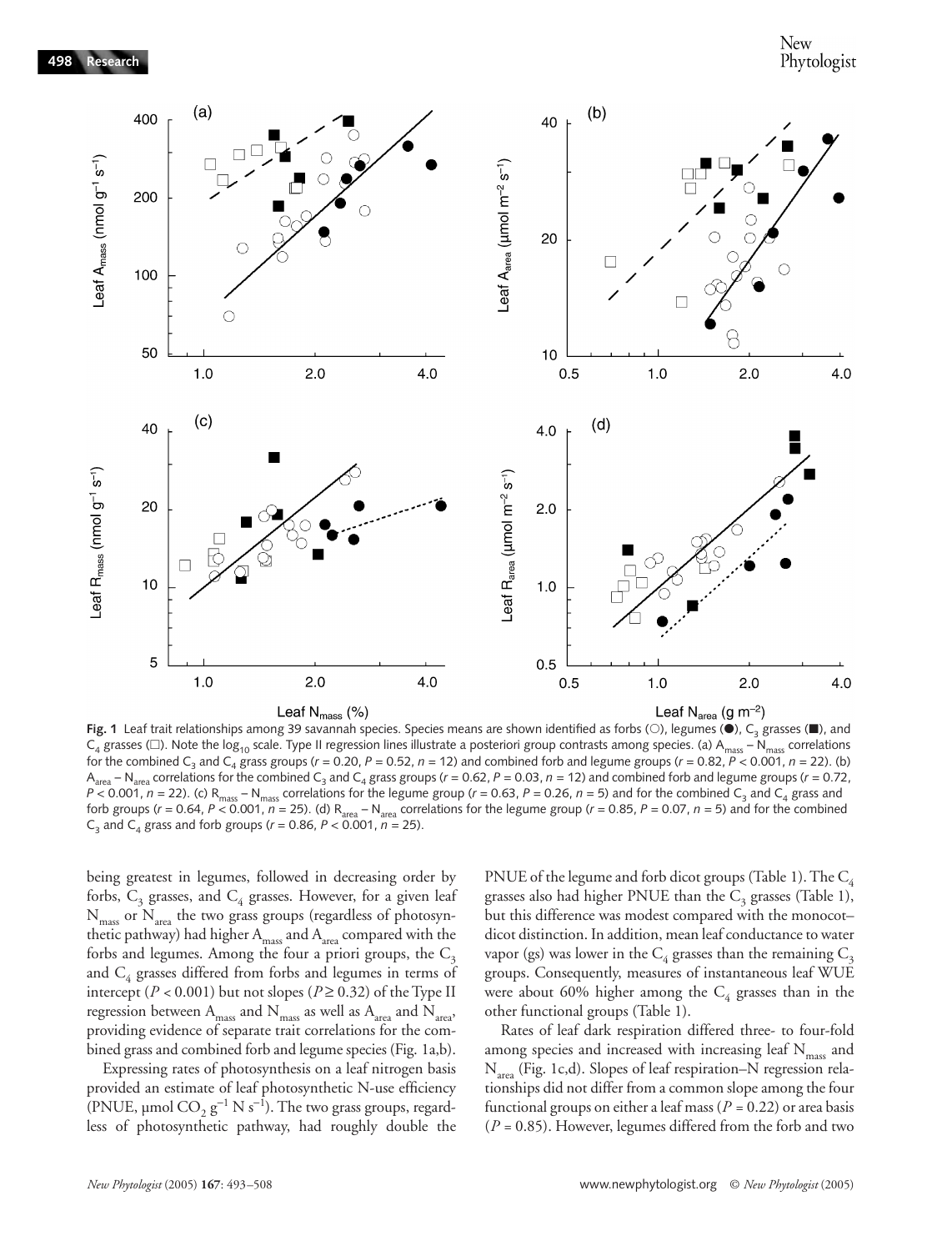

grass groups by exhibiting lower elevations of the leaf  $R_{\text{mass}}$  –  $N_{mass}$  ( $P = 0.002$ ) and  $R_{area} - N_{area}$  ( $P = 0.003$ ) relationships, suggesting an a posteriori contrast between the legumes and the nonlegume species (Fig. 1c,d). As a group, the  $C_4$  grasses had lower mean leaf  $N_{area}$  and lower rates of leaf respiration than the  $C_3$  grass, forb, and legume groups on a leaf area basis (Table 1). As a result of comparatively lower respiration and higher rates of net photosynthesis,  $C_4$  grasses had roughly doubled ratios of net photosynthesis to respiration (A : R, C-use efficiency) compared with the  $C_3$  grass, forb, and legume groups, which were similar in this regard (Table 1). Unlike the photosynthesisleaf trait correlations in which  $C_3$  and  $C_4$  grasses differed from forbs and legumes, respiration-leaf trait correlations differed between legumes and the three nonlegume groups.

#### Comparison of fine root traits among functional groups

Overall, fine root  $R_{mass}$  was highest for the legume group and lowest for  $C_4$  grasses compared with the other functional groups, largely paralleling functional group differences in fine root  $N_{\text{mass}}$  (Table 1). Specific rates of fine root respiration  $(R<sub>mass</sub>)$  increased with increasing fine root  $N<sub>mass</sub>$  (%) among the species (Fig. 2a). The regression slopes did not differ among the four functional groups  $(P = 0.53)$ , but legumes differed from the remaining three groups in terms of the intercept (*P <* 0.001) of the relationships, providing evidence of differing correlations for legumes and nonlegume species (Fig. 2a). Legumes had a lower fine root  $R_{mass}$  at a given  $N_{\rm mass}$  than the forb and two grass groups, similar to the leaf respiration–N relationships (Fig. 1c,d).

Specific root length (SRL, m root length g<sup>-1</sup> root dry mass) and  $\rm N_{length}$  (mg  $\rm N$  m $^{-1}$  root length) of fine roots did not differ among the functional groups, although legumes had a lower SRL than the other groups (Table 1). Yet, fine root  $R_{\text{mass}}$  was positively correlated with SRL among species, which were differentiated by Type II regression relationships of common slope ( $P = 0.16$ ) but lower elevation ( $P < 0.001$ ) for C<sub>4</sub> grasses compared with the  $C_3$  grasses, forbs and legumes. For a given SRL, the  $C_4$  grasses had lower fine root  $R_{\text{mass}}$  (Fig. 2b). However, across species, fine root respiration rates expressed on the basis of root length ( $R_{length}$ , nmol m<sup>-1</sup> s<sup>-1</sup>) were positively correlated with  $N<sub>length</sub>$ . Neither regression slopes ( $P = 0.32$ ) nor intercepts ( $P = 0.40$ ) differed among the four a priori functional groups, providing evidence that all species groups exhibited the same regression relationship (Fig. 2c).

Estimated mean root longevity, based on root turnover calculations, ranged from 32 to 1409 d among the species and differed among species groups (Table 1). Mean root longevity ranged from 136 d in legumes to 791 d in  $C_4$  grasses.

 $n = 26$ ). (b) R<sub>mass</sub>-specific root length (SRL) correlations for the C<sub>4</sub> grasses ( $r = 0.79$ ,  $P = 0.06$ ,  $n = 6$ ) and the combined C<sub>3</sub> grass, legume and forb groups (*r =* 0.53, *P* = 0.003, *n* = 29). (c) Rmass –  $N_{\text{length}}$  correlation across all species ( $r = 0.93$ ,  $P < 0.001$ ,  $n = 32$ ).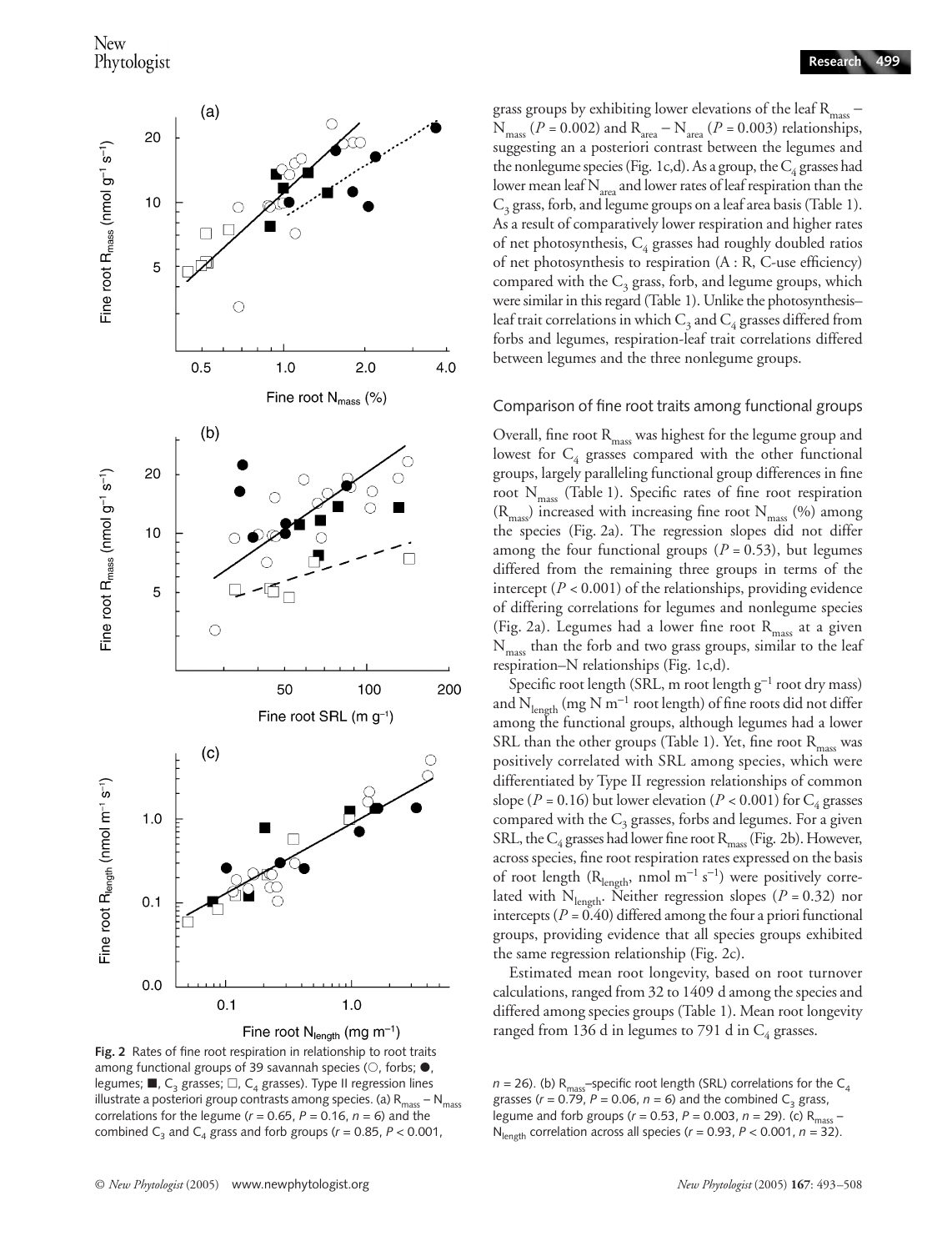Leaf and fine root longevity relationships

When comparing trait correlations with leaf and root longevity,  $R_{\text{mass}}$  and  $N_{\text{mass}}$  of leaves and fine roots declined with increased tissue longevity (Fig. 3a-d). Although Leaf  $R_{mass}$ and longevity were weakly correlated for a subset of 14 species for which leaf longevity data were available (Fig. 3a), the trend follows well-established relationships. Neither the regression slopes of the fine root  $R_{mass}$ -root longevity relationship (*P =* 0.21) nor the intercepts (*P =* 0.39) differed among functional groups, suggesting a common relationship among species (Fig. 3b). Similarly, slopes of the fine root  $N_{mass}$ –root longevity relationship did not differ among the a priori functional groups (*P =* 0.66). The slope of the major axis for the  $C_4$  grasses had a lower intercept compared with the legumes (*P =* 0.009); however, the individual group correlations were not statistically significant and thus the overall linear relationship is shown (Fig. 3d). Although SLA declined with increasing leaf longevity (Fig. 3e), root longevity was unrelated to SRL (Fig. 3f),  $N_{length}$ , or  $R_{length}$  among species ( $P \ge 0.28$ , not shown). Leaf N<sub>mass</sub> and SLA were positively correlated among the species (*r =* 0.38, *P* = 0.02, *n* = 36, not shown). By contrast, fine root  $N_{\text{mass}}$  was unrelated to SRL (not shown). Therefore, for leaves, and not for roots, an increased ratio of area or length per unit dry mass was associated with higher tissue  $N_{\rm{mass}}$ .

#### Comparing leaf and fine root trait syndromes

Rankings of leaf and fine root  $N_{\rm mass}$  were correlated among the species (Spearman rank correlation, Table 2), as was the bivariate trait correlation (*r =* 0.77, *P* < 0.001). Similarly, species rankings of leaf  $R_{\text{mass}}$  and fine root  $R_{\text{mass}}$  were positively correlated. Overall, specific rates of respiration of leaves and fine roots were positively correlated with tissue N<sub>mass</sub> and the regression slopes did not differ among the four a priori functional groups (*P =* 0.21, Fig. 4). However, the intercept was lower in the legumes compared with the other species groups (*P <* 0.001), suggesting differing correlations between legumes and nonlegume species (Fig. 4). By contrast, neither the rankings of SLA and SRL nor leaf  $N_{area}$  and fine root  $N_{\text{length}}$  were related among species (Table 2). Root and leaf longevity were positively correlated (*r =* 0.67, *P* = 0.009), as was the rank correlation (Table 2).

# **Discussion**

### Are there parallel leaf and root trait syndromes?

We tested several specific predictions of parallel leaf and fine root trait relationships among species and functional groups of the grassland savannah taxa. First, rates of  $CO<sub>2</sub>$  exchange of leaves and fine roots were positively correlated with tissue N, as expected (prediction 1) based on well-documented leaf trait

relationships (Evans, 1989; Ryan, 1991; Reich *et al*., 1997, 1998a). However, our findings suggest that these relationships also hold among sympatric taxa within a regional flora. A striking pattern was that specific respiration rates of both leaves and fine roots shared a common regression relationship with N, with the exception of the legumes which exhibited somewhat lower respiration rates for a given N concentration. Thus, species not only exhibited concordant rankings in leaf and fine root N concentrations and leaf and fine root specific respiration rates, but also exhibited a common respiration–N regression relationship across combined roots and leaves of  $C_3$ and  $C_4$  grasses and forbs. By contrast, for young seedlings of nine woody plant species during a rapid growth phase, both leaf and fine root specific respiration rates were linearly related to leaf and fine root  $N_{\text{mass}}$ , respectively, but fine roots had much higher respiration rates than leaves at any given tissue N concentration (Reich *et al*., 1998b). The relative contribution of growth vs maintenance respiration was likely much higher in the study of young woody plant seedlings than in our current study of older field-grown plants late in the growing season. We are unaware of other direct comparisons of leaf and root respiration–N relationships. Our findings suggest that the respiration–N relationship may be robust across species and tissue type and thus a useful predictor in linking species traits to their effects on ecosystem function (Lavorel & Garnier, 2002; Eviner & Chapin, 2003). In this regard, tissue N contents may be used to model autotrophic respiration (Ryan, 1991), a critical component of net ecosystem exchange and production.

Second, we tested predicted leaf and root trait correlations linking structural traits to tissue longevity (prediction 2). Although root longevity (estimated as the inverse of root turnover) was much greater than that of leaves, species rankings in leaf and root longevity were correlated, suggesting that tissue longevity constitutes a consistent leaf and root trait syndrome among these species. In leaves, respiration rates, N concentration, and SLA decreased with increasing longevity in agreement with well-documented leaf trait syndromes in plants (Reich *et al*., 1997, 1998a,b, 1999; Garnier *et al*., 1999; Wright *et al*., 2001, 2004). Similarly in roots, N concentration and respiration rates declined with increasing longevity, as noted in other studies (Eissenstat *et al*., 2000), but demonstrated here among a large set of species. We are unaware of other studies that directly compare leaf and root longevity among species grown in a common environment as there are few datasets available to compare leaf and root traits on the same sets of plants. Nitrogen concentration and tissue density of leaves are correlated with those of fine roots among 24 grass species along an altitudinal transect (Craine & Lee, 2003). Our findings suggest that tissue longevity, N concentration and metabolic activity (respiration) traits are linked above and below ground, constituting a consistent leaf–root trait syndrome among this set of sympatric grassland and savannah species, and potentially linking above- and below-ground processes.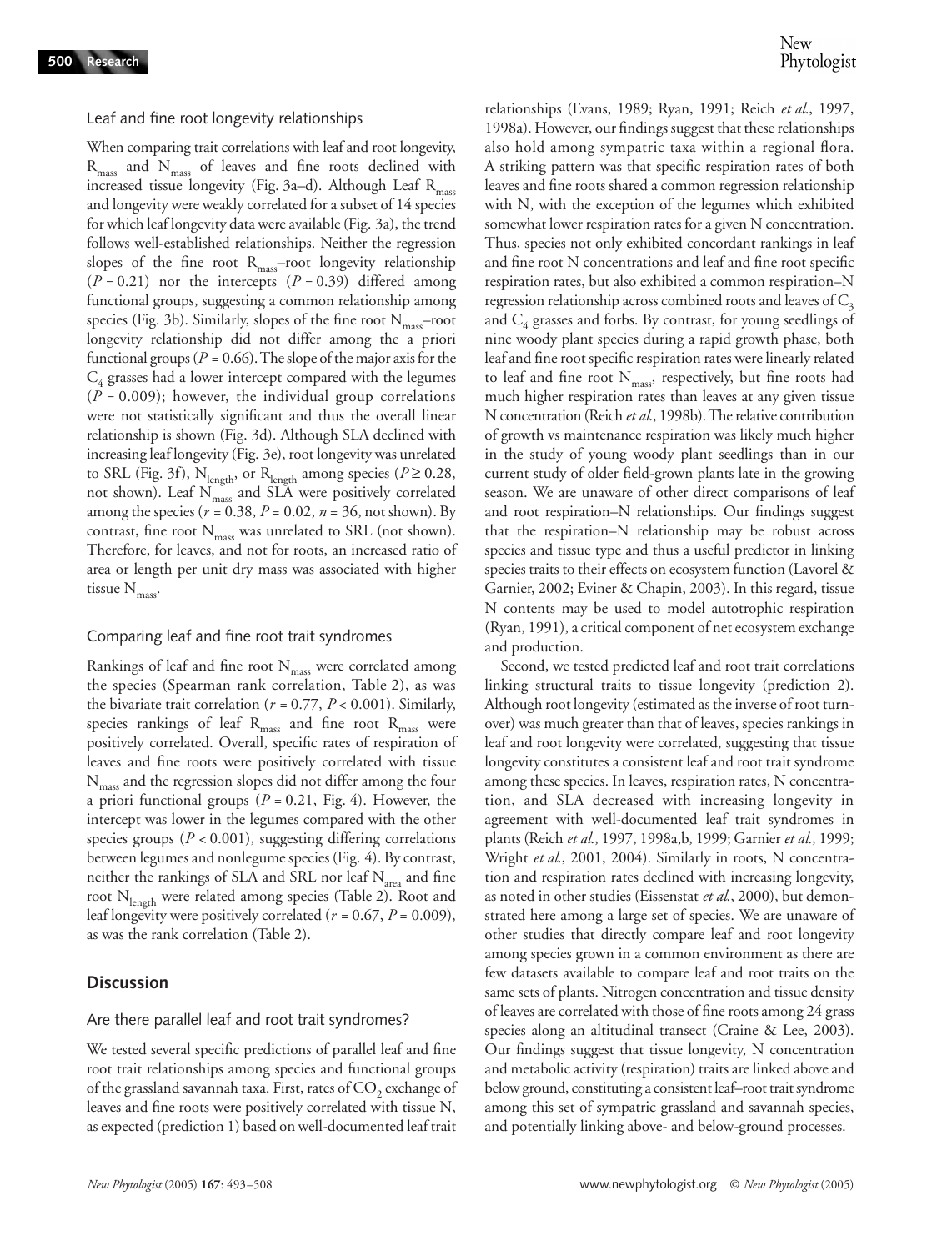

**Fig. 3** Comparison of leaf and fine root traits of savannah species in relation to tissue longevity ( $\circ$ , forbs;  $\bullet$ , legumes;  $\blacksquare$ , C<sub>3</sub> grasses;  $\Box$ , C<sub>4</sub> grasses). Type II regression lines illustrate a posteriori group contrasts among species. Leaf longevity was determined on a subset of the species (Appendix 1; see also Craine *et al*., 1999). (a) Leaf Rmass–leaf longevity (*r = –*0.43, *P* = 0.12, *n* = 14); (b) fine root Rmass–root longevity (*r = –*0.48, *P* = 0.0076, *n* = 30); (c) leaf Nmass–leaf longevity (*r = –*0.77, *P* = 0.0012, *n* = 14); (d) fine root Nmass–root longevity (*r = –*0.60, *P* < 0.001,  $n = 29$ ; (e) specific leaf area (SLA)–leaf longevity ( $r = -0.61$ ,  $P = 0.02$ ,  $n = 14$ ); (f) fine root SRL–root longevity ( $r = 0.03$ ,  $P = 0.89$ ,  $n = 30$ ).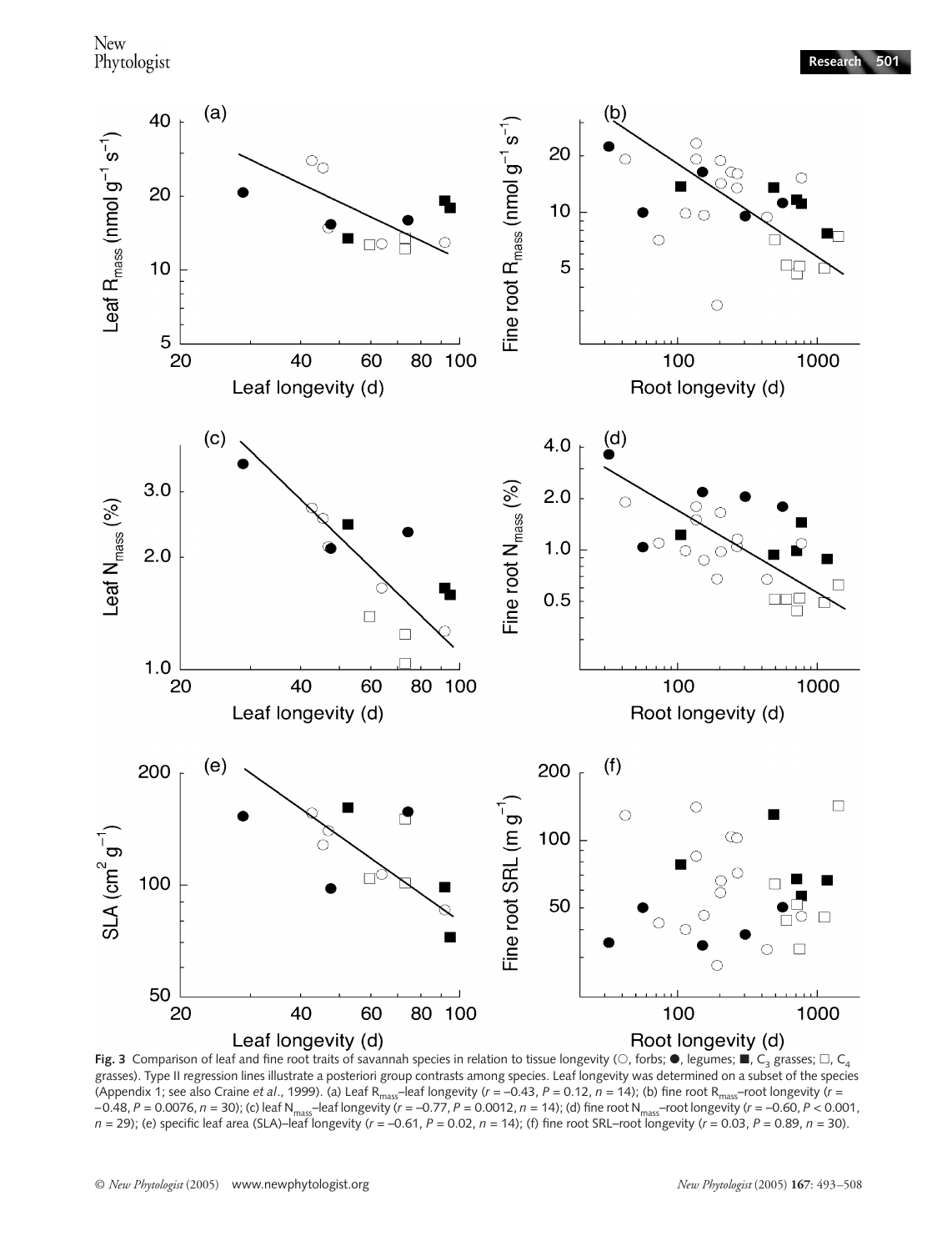Leaf–root trait *n* Spearman's ρ *P* > | ρ | Leaf  $N_{area}$ –fine root  $N_{length}$  31 – 0.13 0.48<br>
Leaf  $N_{mass}$ –fine root  $N_{mass}$  31 0.69 < 0.001 Leaf N<sub>mass</sub>–fine root N<sub>mass</sub>  $31$  0.69  $<$  0.001 Leaf C : N–fine root C : N 31 0.70 < 0.001 Leaf SLA–fine root SRL 33 0.12 0.50

Leaf  $R_{mass}$ -fine root  $R_{mass}$  31 0.53 0.002<br>
Leaf  $R_{mean}$ -fine root  $R_{beam}$  31 -0.02 0.90 Leaf  $R_{area}$ –fine root  $R_{length}$  31  $-0.02$  0.90<br>
Leaf longevity–root longevity 14 0.50 0.067

**Table 2** Nonparametric rank correlation coefficients for leaf and fine root traits among grassland and savannah species

*n* is number of species; SLA, specific leaf area; SRL, specific root length.

Leaf longevity–root longevity



**Fig. 4** Specific respiration rates (R<sub>mass</sub>, nmol  $g^{-1}$  s<sup>-1</sup>) of leaves ( $\triangle$ , **△**) and fine roots ( $\nabla$ ,  $\nabla$ ) in relation to nitrogen concentration (N<sub>mass</sub>) for legumes (closed symbols) and the combined  $C_3$  and  $C_4$  grass and forb groups (open symbols). Type II regression lines are shown for pooled leaf and fine root data for legumes (*r =* 0.71, *P* = 0.01, *n* = 11) and nonlegume species (*r =* 0.85, *P* < 0.001, *n* = 51).

Although our root samples reflect the architecture of the finest root orders of all species, potentially important variation in longevity within root systems (Wells & Eissenstat, 2001; Anderson *et al*., 2003) may be averaged across when using sequential soil coring to estimate root turnover, and longevity estimates may differ among methods (Matamala *et al*., 2003). Within a species, the finest roots and lowest root orders tend to have higher N concentrations, higher specific respiration rates, higher SRL and shorter lifespans than higher-order roots (Pregitzer *et al*., 1997, 1998; Eissenstat *et al*., 2000; Wells & Eissenstat, 2001; Anderson *et al*., 2003) and exhibit declining metabolic activity with age (Volder *et al*., 2005). These within species patterns largely parallel the broad interspecific patterns described in the present study.

Unlike the concordant rankings observed in leaf and root N, rates of respiration, and longevity among species, SLA and

SRL were unrelated, representing a contrast between leaf and root trait syndromes among these grassland and savannah species. In addition, both SRL and SLA failed to differ among the a priori functional groups in agreement with Craine *et al*. (2001) and Díaz *et al*. (2004). Moreover, unlike leaves, SRL was unrelated to root longevity or N concentration. Among grasses, leaf and root tissue density (dry mass to volume ratio) is positively correlated with tissue longevity (Ryser, 1996); however, leaf thickness and not leaf density is related to  $A_{area}$ in 14 grass species (Garnier *et al*., 1999) and among woody plants (Niinemets, 1999). Among species in the present study, SRL and mean fine root diameter were uncorrelated (*r = –*0.19,  $P = 0.25$ ,  $n = 36$ , not shown), suggesting that differences in SRL among these savannah and grassland species may be related more to differences in tissue density than diameter (Wahl & Ryser, 2000; Craine *et al*., 2001).

Overall, our findings demonstrate a common leaf and root trait syndrome of N concentration, respiration rate and longevity among a diverse array of sympatric grassland taxa when grown in a common garden. These findings support the concept of key trait syndromes that arise from trade-offs in plant traits and function (Lambers & Poorter, 1992; Aerts & Chapin, 2000; Lavorel & Garnier, 2002; Westoby *et al*., 2002; Eviner & Chapin, 2003; Díaz *et al*., 2004). In both leaves and roots, increasing tissue N concentrations were associated with increased rates of metabolic activity and declining tissue longevity, reflecting a tradeoff between rapid acquisition of resources and conservation of resources within protected tissues (Díaz *et al*., 2004). The strong leaf and root trait relationship with tissue N shown in the present study perhaps reflects the low N availability in this grassland ecosystem (Tilman, 1988; Craine *et al*., 2002). Low tissue nutrient concentrations and turnover rates are key determinants of high nutrient retention in nutrient-poor environments (Aerts & Chapin, 2000). Finding consistent trait differences among species is one objective in assembling comparative datasets of plant functional types across wide-ranging sites and timescales (Wilson *et al*., 1999; Garnier *et al*., 2001). Although mean values of many of the traits differed among the a priori functional groups in this study, the trait values were largely continuously distributed among the species. Thus, our findings demonstrate that trait differences among species may be represented in terms of their bivariate trait relationships that link structural traits to function and, in turn, provide insight into the mechanisms governing species effects on ecosystem processes.

# Do a priori functional groups differ in trait scaling relationships?

The regression analysis of trait relationships permitted examination of functional group effects in terms of the slope (scaling relationship) and its elevation. The  $C_3$  and  $C_4$  grass species groups together differed from forbs and legumes in the elevation of the slopes of the leaf photosynthesis–N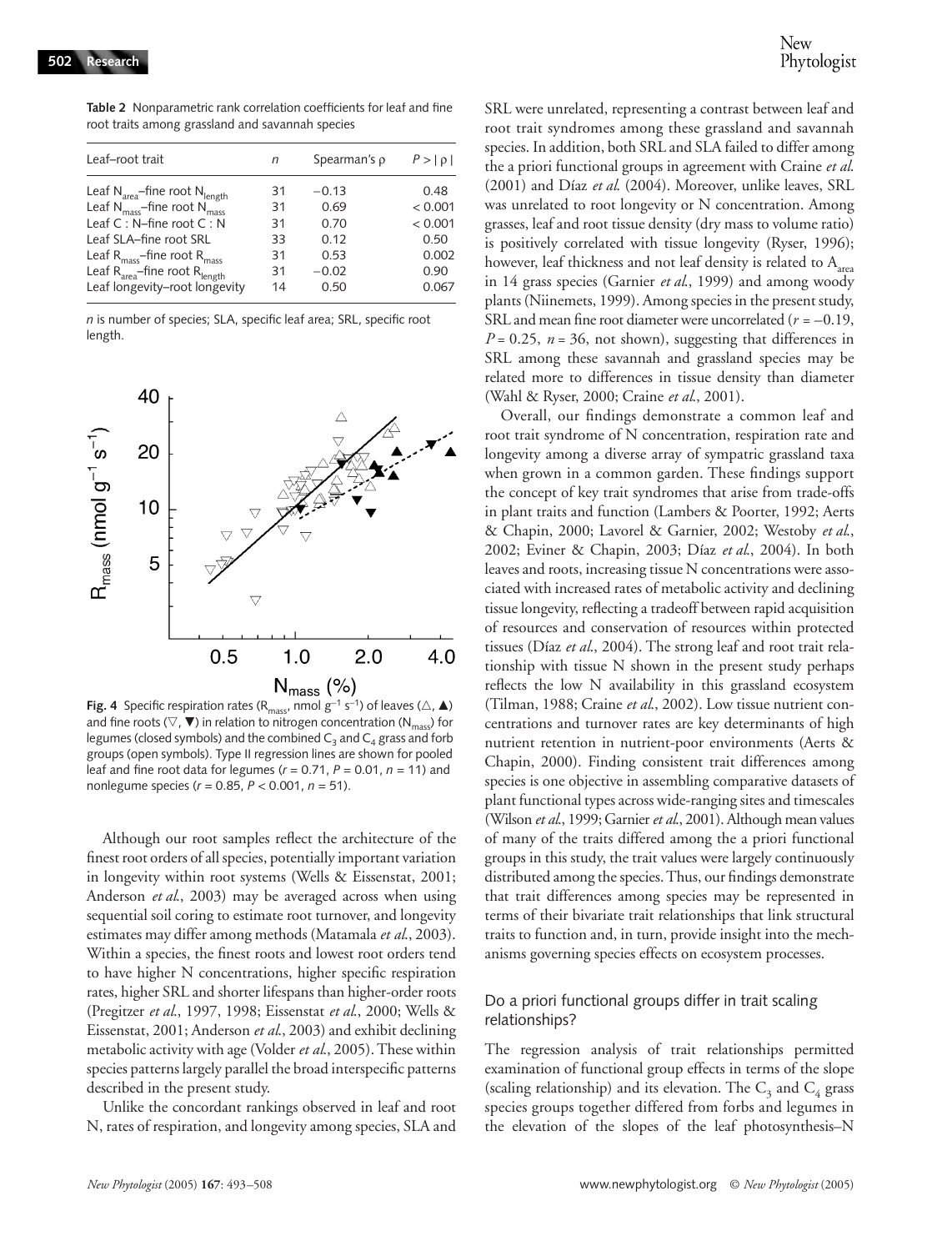relationships but not respiration. As expected (prediction 4) based on well-documented differences between photosynthetic pathways (Sage & Pearcy, 1987; Ehleringer & Monson, 1993),  $C_4$  grasses exhibited higher instantaneous efficiencies of N use (PNUE), water use (WUE) and carbon use (A : R) compared with the  $C_3$  grasses, forbs and legumes. Somewhat unexpected was the increased PNUE of the  $C_3$  grasses relative to the forbs and legumes, the similarity of PNUE of  $C_3$  and  $C_4$  grasses and the comparable slope of the leaf photosynthesis–N relationship for  $C_3$  and  $C_4$  grasses despite their different photosynthetic pathways. Thus, for  $C_3$  and  $C_4$  grass species together, the increased efficiencies were manifested in shifts in elevation but not slopes of the regression relationships that, in effect, resulted in greater  $A_{\text{mass}}$  or  $A_{\text{area}}$  for a given  $N_{\text{mass}}$  or  $\rm N_{area}.$  In addition, the grasses and  $\rm C_4$  grasses in particular had the lowest leaf N concentrations compared with the other functional groups. These findings suggest that compared with forbs and legumes, the  $C_3$  and  $C_4$  grasses exhibit increased leaf-level resource-use efficiencies, which are reflected in a shift in elevation of the leaf-trait regression slopes.

In a greenhouse study of seedlings of many of the same species,  $C_4$  grasses did have a different elevation of the photosynthesis– N relationship than the  $C_3$  grasses, which followed the same relationship as all other C<sub>3</sub> plants (Reich et al., 2003). Moreover, the young seedlings of the  $C_3$  grasses had similar tissue  $N_{mass}$  (%) and lower photosynthetic rates than the  $C_4$  grasses. Perhaps plant maturation under field conditions leads these species in different ontogenetic pathways, with the  $C_4$  grasses exhibiting progressively lower N concentrations and concomitantly, having slightly lowered photosynthetic rates relative to the  $C_3$  grasses. Among woody plant species, trait correlations may differ between juvenile and mature plants (Cornelissen *et al*., 2003).

The photosynthesis–N relationships for legumes were shifted upward along a common slope that included the forb species (supporting prediction 5). Consequently, legumes had higher leaf and fine root N concentrations, increased  $CO<sub>2</sub>$ exchange rates and reduced tissue longevity than forbs. These structural and functional traits in large part contributed to the more rapid N cycling in legumes in monoculture compared with the other functional groups among these grassland species (Craine *et al*., 2002). By contrast to the common photosynthesis–N relationship among legumes and forbs, both leaf and fine root respiration–tissue N relationships exhibited a lower elevation in legumes compared with the forb or grass species groups. The legumes had lower rates of respiration for a given tissue N concentration compared with the other functional groups. This was somewhat surprising, especially in roots, given the expectation that respiratory carbon costs are higher for roots that support  $N<sub>2</sub>$  fixation compared with nitrate assimilation. Maintenance respiration is thought to scale generally with the adenylate demand associated with turnover of protein, maintenance of ion gradients and nutrient assimilation (Amthor, 2000). The respiration–N relationship in legumes may, in effect, be altered through increased concentrations of organic nitrogen in roots and leaves, reflected in the substantially lower root C : N ratio in legumes compared with the other functional groups (24 vs ≥ 38). Production, storage and transport of organic forms of N in legumes would also presumably differ in underlying respiratory carbon costs on a per unit N basis compared with non- $N<sub>2</sub>$ -fixing forbs. For a given root N concentration, a comparatively lower net CO<sub>2</sub> efflux from roots of legumes may, in part, result from re-fixation of respired  $CO<sub>2</sub>$  in roots and root nodules (Atkins *et al*., 2001).

# **Conclusions**

Concordance in above- and below-ground traits was evident in similar rankings in leaf and root tissue N, respiration rate and longevity among this set of sympatric grassland species. Moreover, the relationships between tissue N and respiration rate exhibited a common regression relationship for leaves and fine roots. Although trait values were continuously distributed among species, a priori functional group differences were manifested in differing elevations of regression slopes of certain gas exchange and structural trait relationships. In this regard,  $C_3$  and  $C_4$  grasses had lower leaf N concentrations but higher photosynthesis rates across a similar range of leaf N compared with forbs and legumes. Similarly, legumes had lower respiration rates for a given tissue N concentration compared with grasses and forbs. Functional shifts in ecophysiological traits reflect key trade-offs in tissue structure and function that resulted in greater tissue level resource-use efficiency among  $C_3$  and  $C_4$  grasses compared with forbs and legumes. Tissue-level traits are associated with competitive abilities and species effects on ecosystem-scale processes in grasslands (Tilman & Wedin, 1991; Craine *et al*., 2001) and other ecosystems (Grime *et al*., 1997; Aerts & Chapin, 2000; Lavorel & Garnier, 2002; Westoby *et al*., 2002; Eviner & Chapin, 2003; Díaz *et al*., 2004). Understanding leaf and root function in the context of integrated above- and below-ground trait syndromes will aid in predicting plant and ecosystem response to global change factors (Reich *et al*., 2001b).

# **Acknowledgements**

We thank Rebekah Root, Cindy Buschena, Chris Lusk and Paul Fine for assistance in the field and laboratory. We acknowledge the National Science Foundation LTER program and the US Department of Energy PER program for funding.

# **References**

**Aerts R, Chapin FS III. 2000.** The mineral nutrition of wild plants revisited: a re-evaluation of processes and patterns. *Advances in Ecological Research* **30**: 1–67.

**Amthor JS. 2000.** The McCree–de Wit–Penning de Vries–Thornley respiration paradigms: 30 years later. *Annals of Botany* **86**: 1–20.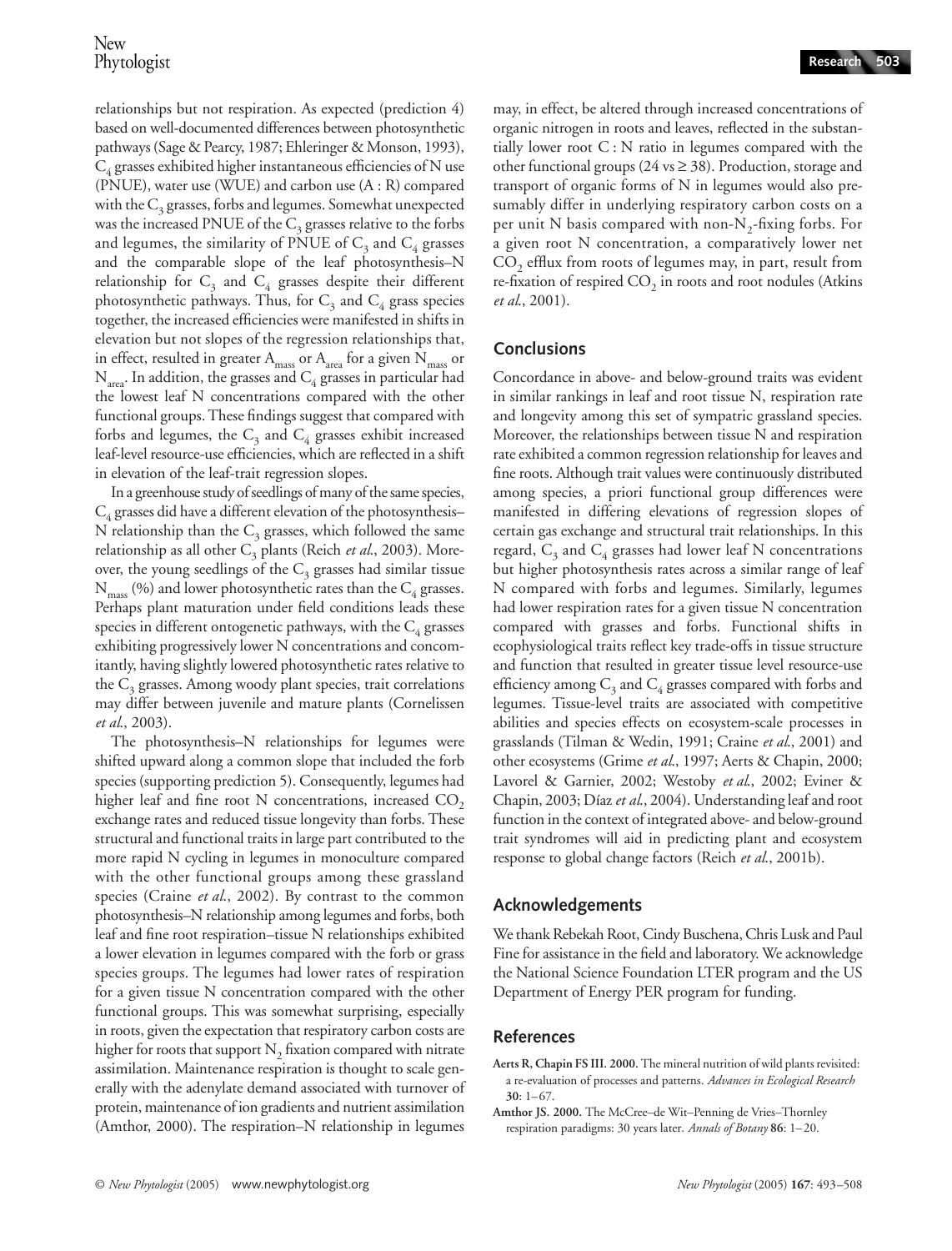**504 Research**

**Anderson LJ, Comas LH, Lakso AN, Eissenstat DM. 2003.** Multiple risk factors in root survivorship: a 4-yr study in Concord grape. *New Phytologist* **158**: 489–501.

**Atkins C, Smith P, Mann A, Thumfort P. 2001.** Localization of carbonic anhydrase in legume nodules. *Plant, Cell & Environment* **24**: 317–326.

**Bouma TJ, Yanai RD, Elkin AD, Hartmond U, Flores-Alva DE, Eissenstat DM. 2001.** Estimating age-dependent costs and benefits of roots with contrasting life span: comparing apples and oranges. *New Phytologist* **150**: 685–695.

**Burton AJ, Pregitzer KS. 2002.** Measurement carbon dioxide concentration does not affect root respiration of nine tree species in the field. *Tree Physiology* **22**: 67–72.

**Comas LH, Eissenstat DM. 2004.** Linking fine root traits to maximum potential growth rate among 11 mature temperate tree species. *Functional Ecology* **18**: 388–397.

**Comas LH, Bouma TJ, Eissenstat DM. 2002.** Linking root traits to potential growth rate in six temperate tree species. *Oecologia* **132**: 34–43. **Cornelissen JHC, Cerabolini B, Castro-Díez P, Villar-Salvador P,** 

**Montserrat-Martí G, Puyravaud JP, Maestro M, Werger MJA, Aerts R. 2003.** Functional traits of woody plants: correspondence of species rankings between field adults and laboratory-grown seedlings? *Journal of Vegetation Science* **14**: 311–322.

**Craine JM, Lee WG. 2003.** Covariation in leaf and root traits for native and non-native grasses along an altitudinal gradient in New Zealand. *Oecologia* **134**: 471–478.

**Craine JM, Berin DM, Reich PB, Tilman DG, Knops JMH. 1999.**  Measurement of leaf longevity of 14 species of grasses and forbs using a novel approach. *New Phytologist* **142**: 475–481.

**Craine JM, Froehle J, Tilman DG, Wedin DA, Chapin FS III**. **2001.**  The relationships among root and leaf traits of 76 grassland species and relative abundance along fertility and disturbance gradients. *Oikos* **93**: 274–285.

**Craine JM, Tilman D, Wedin D, Reich P, Tjoelker M, Knops J. 2002.**  Functional traits, productivity and effects on nitrogen cycling of 33 grassland species. *Functional Ecology* **16**: 563–574.

**Díaz S, Hodgson JG, Thompson K, Cabido M, Cornelissen JHC, Jalili A, Montserrat-Martí G, Grime JP, Zarrinkamar F, Asri Y, Band SR, Basconcelo S, Castro-Díez P, Funes G, Hamzehee B, Khoshnevi M, Pérez-Harguindeguy N, Pérez-Rontomé MC, Shirvany FA, Vendramini F, Yazdani S, Abbas-Azimi R, Bogaard A, Boustani S, Charles M, Dehghan M, de Torres-Espuny L, Falczuk V, Guerrero-Campo J, Hynd A, Jones G, Kowsary E, Kazemi-Saeed F, Maestro-Martínez M, Romo-Díez A, Shaw S, Siavash B, Villar-Salvador P, Zak MR. 2004.** The plant traits that drive ecosystems: evidence from three continents. *Journal of Vegetation Science* **15**: 295–304.

**Diemer M, Körner C, Prock S. 1992.** Leaf life spans in wild perennial herbaceous plants: a survey and attempts at a functional interpretation. *Oecologia* **89**: 10–16.

**Ehleringer JR, Monson RK. 1993.** Evolutionary and ecological aspects of photosynthetic pathway variation. *Annual Review of Ecology and Systematics* **24**: 411–439.

**Eissenstat DM, Yanai RD. 1997.** The ecology of root lifespan. *Advances in Ecological Research* **27**: 1–60.

**Eissenstat DM, Wells CE, Yanai RD, Whitbeck JL. 2000.** Building roots in a changing environment: implications for root longevity. *New Phytologist* **147**: 33–42.

**Evans JR. 1989.** Photosynthesis and nitrogen relationships in leaves of  $C_3$ plants. *Oecologia* **78**: 9–19.

**Eviner VT, Chapin FS III**. **2003.** Functional matrix: a conceptual framework for predicting multiple plant effects on ecosystem processes. *Annual Review of Ecology, Evolution and Systematics* **34**: 455–485.

**Garnier E, Salager J-L, Laurent G, Sonié L. 1999.** Relationships between photosynthesis, nitrogen and leaf structure in 14 grass species and their dependence on the basis of expression. *New Phytologist* **143**: 119–129.

**Garnier E, Laurent G, Bellmann A, Debain S, Berthelier P, Ducout B, Roumet C, Navas M-L. 2001.** Consistency of species ranking based on functional leaf traits. *New Phytologist* **152**: 69–83.

**Gill RA, Jackson RB. 2000.** Global patterns of root turnover for terrestrial ecosystems. *New Phytologist* **147**: 13–31.

**Grime JP, Thompson K, Hunt R, Hodgson JG, Cornelissen JHC, Rorison IH, Hendry GAF, Ashenden TW, Askew AP, Band SR, Booth RE, Bossard CC, Campbell BD, Cooper JEL, Davison AW, Gupta PL, Hall W, Hand DW, Hannah MA, Hillier SH, Hodkinson DJ, Jalili A, Liu Z, Mackey JML, Matthews N, Mowforth MA, Neal AM, Reader RJ, Reiling K, RossFraser W, Spencer RE, Sutton F, Tasker DE, Thorpe PC, Whitehouse J. 1997.** Integrated screening validates primary axes of specialization in plants. *Oikos* **79**: 259–281.

**Lambers H, Poorter H. 1992.** Inherent variation in growth rate between higher plants: a search for physiological causes and ecological consequences. *Advances in Ecological Research* **23**: 187–261.

**Lavorel S, Garnier E. 2002.** Predicting changes in community composition and ecosystem functioning from plant traits: revisiting the Holy Grail. *Functional Ecology* **16**: 545–556.

Lee TD, Tjoelker MG, Ellsworth DS, Reich PB. 2001. Leaf gas exchange responses of 13 prairie grassland species to elevated  $CO<sub>2</sub>$  and increased nitrogen supply. *New Phytologist* **150**: 405–418.

**Matamala R, Gonzàlez-Meler MA, Jastrow JD, Norby RJ, Schlesinger WH. 2003.** Impacts of fine root turnover on forest NPP and soil C sequestration potential. *Science* **302**: 1385–1387.

**Moore JW. 1973.** *A catalog of the flora of Cedar Creek natural history area, Anoka and Isanti Counties, Minnesota*. Minneapolis, MN, USA: Bell Museum of Natural History/University of Minnesota.

**Niinemets Ü. 1999.** Components of leaf dry mass per area – thickness and density – alter leaf photosynthetic capacity in reverse directions in woody plants. *New Phytologist* **144**: 35–47.

**Paruelo JM, Jobbagy EG, Sala OE, Lauenroth WK, Burke IC. 1998.**  Functional and structural convergence of temperate grassland and shrubland ecosystems. *Ecological Applications* **8**: 194–206.

Poorter H, Navas M-L. 2003. Plant growth and competition at elevated CO<sub>2</sub>: on winners, losers and functional groups. *New Phytologist* **157**: 175–198.

**Pregitzer KS, Kubiske ME, Yu CK, Hendrick RL. 1997.** Relationships among root branch order, carbon, and nitrogen in four temperate species. *Oecologia* **111**: 302–308.

**Pregitzer KS, Laskowski MJ, Burton AJ, Lessard VC, Zak DR. 1998.**  Variation in sugar maple root respiration with root diameter and soil depth. *Tree Physiology* **18**: 665–670.

**Pregitzer KS, DeForest JL, Burton AJ, Allen MF, Ruess RW, Hendrick RL. 2002.** Fine root architecture of nine North American trees. *Ecological Monographs* **72**: 293–309.

**Reich PB, Walters MB, Ellsworth DS. 1997.** From tropics to tundra: global convergence in plant functioning. *Proceedings of the National Academy of Sciences, USA* **94**: 13730–13734.

**Reich PB, Walters MB, Ellsworth DS, Vose JM, Volin JC, Gresham C, Bowman WD. 1998a.** Relationships of leaf dark respiration to leaf nitrogen, specific leaf area and leaf life-span: a test across biomes and functional groups. *Oecologia* **114**: 471–482.

**Reich PB, Walters MB, Tjoelker MG, Vanderklein D, Buschena C. 1998b.**  Photosynthesis and respiration rates depend on leaf and root morphology and nitrogen concentration in nine boreal tree species differing in relative growth rate. *Functional Ecology* **12**: 395–405.

**Reich PB, Ellsworth DS, Walters MB, Vose JM, Gresham C, Volin JC, Bowman WD. 1999.** Generality of leaf trait relationships: a test across six biomes. *Ecology* **80**: 1955–1969.

**Reich PB, Peterson DW, Wedin DA, Wrage K. 2001a.** Fire and vegetation effects on productivity and nitrogen cycling across a forest–grassland continuum. *Ecology* **82**: 1703–1719.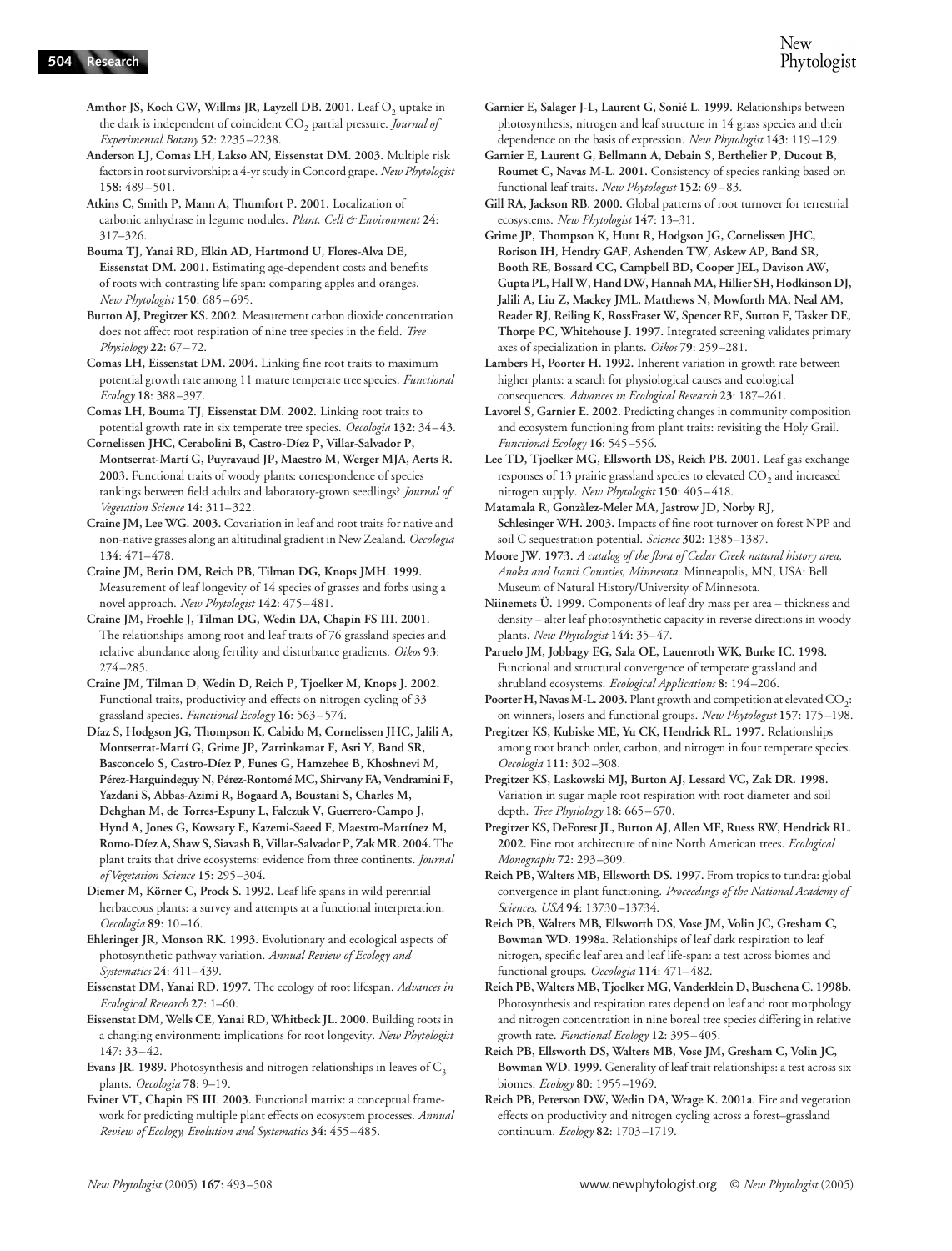**Reich PB, Tilman D, Craine J, Ellsworth D, Tjoelker MG, Knops J, Wedin D, Naeem S, Bahauddin D, Goth J, Bengston W, Lee TD. 2001b.** Do species and functional groups differ in acquisition and use of C, N and water under varying atmospheric  $CO<sub>2</sub>$  and N availability regimes? A field test with 16 grassland species. *New Phytologist* **150**: 435– 448.

**Reich PB, Buschena C, Tjoelker MG, Wrage K, Knops J, Tilman D, Machado JL. 2003.** Variation in growth rate and ecophysiology among 34 grassland and savanna species under contrasting N supply: a test of functional group differences. *New Phytologist* **157**: 617–631.

**Ryan MG. 1991.** Effects of climate change on plant respiration. *Ecological Applications* **1**: 157–167.

**Ryser P. 1996.** The importance of tissue density for growth and life span of leaves and roots: a comparison of five ecologically contrasting grasses. *Functional Ecology* **10**: 717–723.

**Ryser P, Lambers H. 1995.** Root and leaf attributes accounting for the performance of fast-growing and slow-growing grasses at different nutrient supply. *Plant and Soil* **170**: 251–265.

**Sage RF, Pearcy RW. 1987.** The nitrogen use efficiency of  $C_3$  and  $C_4$ plants. II. Leaf nitrogen effects on the gas exchange characteristics of *Chenopodium album* (L.) and *Amaranthus retroflexus*. *Plant Physiology* **84**: 959–963.

**Scheurwater I, Cornelissen C, Dictus F, Welschen R, Lambers H. 1998.**  Why do fast- and slow-growing grass species differ so little in their rate of root respiration, considering the large differences in rate of growth and ion uptake? *Plant, Cell & Environment* **21**: 995–1005.

**Tilman D. 1988.** *Plant strategies and the dynamics and structure of plant communities*. Princeton, NJ, USA: Princeton University Press.

**Tilman D, Wedin D. 1991.** Plant traits and resource reduction for five grasses growing on a nitrogen gradient. *Ecology* **72**: 685–700.

**Tjoelker MG, Reich PB, Oleksyn J. 1999.** Changes in leaf nitrogen and carbohydrates underlie temperature and  $CO<sub>2</sub>$  acclimation of dark respiration in five boreal tree species. *Plant, Cell & Environment* **22**: 767–778.

- **Tjoelker MG, Oleksyn J, Lee TD, Reich PB. 2001.** Direct inhibition of leaf dark respiration by elevated CO<sub>2</sub> is minor in 12 grassland species. *New Phytologist* **150**: 419–424.
- **van der Werf A, van Nuenen M, Visser AJ, Lambers H. 1993.** Effects of N-supply on the rates of photosynthesis and shoot and root respiration of inherently fast- and slow-growing monocotyledonous species. *Physiologia Plantarum* **89**: 563–569.
- **Volder A, Smart DR, Bloom AJ, Eissenstat DM. 2005.** Rapid decline in nitrate uptake and respiration with age in fine lateral roots of grape: implications for root efficiency and competitive effectiveness. *New Phytologist* **165**: 493–502.

**Wahl S, Ryser P. 2000.** Root tissue structure is linked to ecological strategies of grasses. *New Phytologist* **148**: 459–471.

- Warton DI, Weber NC. 2002. Common slope tests for bivariate errors-in-variables models. *Biometrical Journal* **44**: 161–174.
- **Wells CE, Eissenstat DM. 2001.** Marked differences in survivorship among apple roots of different diameters. *Ecology* **82**: 882–892.
- **Westoby M, Falster DS, Moles AT, Vesk PA, Wright IJ. 2002.** Plant ecological strategies: some leading dimensions of variation between species. *Annual Review of Ecology and Systematics* **33**: 125–159.
- **Wilson PJ, Thompson K, Hodgson JG. 1999.** Specific leaf area and leaf dry matter content as alternative predictors of plant strategies. *New Phytologist* **143**: 155–162.
- **Wright IJ, Reich PB, Westoby M. 2001.** Strategy shifts in leaf physiology, structure and nutrient content between species of high- and low-rainfall and high- and low-nutrient habitats. *Functional Ecology* **15**: 423–434.
- **Wright IJ, Reich PB, Westoby M, Ackerly DD, Baruch Z, Bongers F, Cavender-Bares J, Chapin T, Cornelissen JHC, Diemer M, Flexas J, Garnier E, Groom PK, Gulias J, Hikosaka K, Lamont BB, Lee T, Lee W, Lusk C, Midgley JJ, Navas M-L, Niinemets Ü, Oleksyn J, Osada N, Poorter H, Poot H, Prior L, Pyankov VI, Roumet C, Thomas SC, Tjoelker MG, Veneklaas EJ, Villar R. 2004.** The worldwide leaf economics spectrum. *Nature* **428**: 821–827.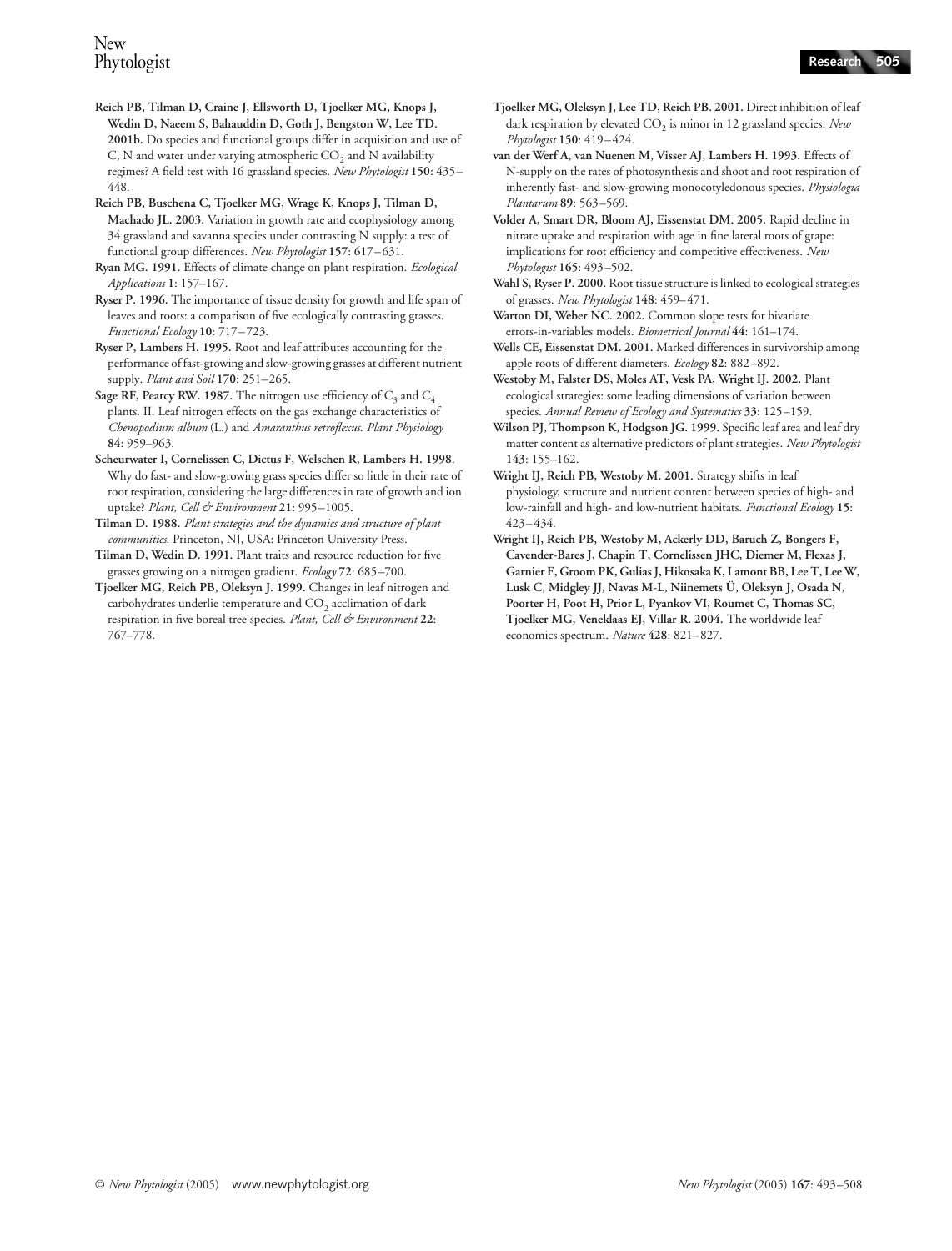| Mean leaf traits $(\pm 1$ SE) of North American grassland savannah species |                          |                              |                          |                            |                          |                          |                          |                          |                          |      |                          |                          |                          |                          |                          |                          |                          |                          |                          |
|----------------------------------------------------------------------------|--------------------------|------------------------------|--------------------------|----------------------------|--------------------------|--------------------------|--------------------------|--------------------------|--------------------------|------|--------------------------|--------------------------|--------------------------|--------------------------|--------------------------|--------------------------|--------------------------|--------------------------|--------------------------|
| Species                                                                    | $\eta$                   | $\mathsf{A}_{\mathsf{area}}$ | <b>SE</b>                | $\mathsf{A}_{\text{mass}}$ | <b>SE</b>                | gs                       | SE                       | <b>WUE</b>               | <b>SE</b>                | PNUE | <b>SE</b>                | <b>SLA</b>               | <b>SE</b>                | $N_{mass}$               | SE                       | C: N                     | SE                       | $N_{area}$               | <b>SE</b>                |
| $C3$ grasses                                                               |                          |                              |                          |                            |                          |                          |                          |                          |                          |      |                          |                          |                          |                          |                          |                          |                          |                          |                          |
| Agropyron repens                                                           | 4                        | 24.3                         | 2.5                      | 396                        | 65                       | 455                      | 98                       | 3.97                     | 0.58                     | 16.3 | 3.1                      | 162                      | 20                       | 2.46                     | 0.16                     | 18.9                     | 1.3                      | 1.59                     | 0.21                     |
| Agrostis scabra                                                            | 2                        | 31.7                         | 2.5                      | 351                        | 66                       | 513                      | 43                       | 4.49                     | 0.71                     | 25.3 | 10.5                     | 118                      | $\overline{4}$           | 1.55                     | 0.38                     | 29.4                     | 5.5                      | 1.43                     | 0.48                     |
| Koeleria cristata                                                          | 4                        | 25.7                         | 3.1                      | 186                        | 23                       | 536                      | 99                       | 3.42                     | 0.35                     | 11.8 | 1.3                      | 73                       | $\overline{2}$           | 1.59                     | 0.10                     | 27.6                     | 1.5                      | 2.22                     | 0.15                     |
| Poa pratensis                                                              | 3                        | 30.4                         | 4.2                      | 289                        | 66                       | 747                      | 127                      | 2.52                     | 0.54                     | 17.9 | 4.9                      | 99                       | 16                       | 1.66                     | 0.07                     | 25.9                     | 1.3                      | 1.82                     | 0.29                     |
| Stipa spartea                                                              | 4                        | 35.1                         | 3.0                      | 240                        | 10                       | 753                      | 129                      | 3.49                     | 0.36                     | 13.3 | 0.3                      | 71                       | $\overline{7}$           | 1.81                     | 0.10                     | 25.0                     | 1.2                      | 2.67                     | 0.30                     |
| $C_4$ grasses                                                              |                          |                              |                          |                            |                          |                          |                          |                          |                          |      |                          |                          |                          |                          |                          |                          |                          |                          |                          |
| Andropogon gerardii                                                        | 4                        | 29.7                         | 3.5                      | 295                        | 32                       | 271                      | 33                       | 6.71                     | 0.56                     | 23.6 | 0.5                      | 102                      | 8                        | 1.24                     | 0.12                     | 36.3                     | 3.1                      | 1.25                     | 0.13                     |
| Bouteloua curtipendula                                                     | 4                        | 27.3                         | 3.2                      | 235                        | 12                       | 312                      | 46                       | 5.22                     | 0.45                     | 21.0 | 0.7                      | 95                       | $\overline{7}$           | 1.12                     | 0.06                     | 38.6                     | 1.4                      | 1.28                     | 0.10                     |
| Calamovilfa longifolia                                                     | 4                        | 31.3                         | 4.3                      | 218                        | 34                       | 387                      | 136                      | 5.68                     | 0.25                     | 12.7 | 2.4                      | 73                       | 9                        | 1.76                     | 0.11                     | 25.8                     | 1.6                      | 2.71                     | 0.52                     |
| Panicum capillare                                                          | 2                        | 13.9                         | 4.1                      | 220                        | 99                       | 308                      | 165                      | 3.07                     | 0.16                     | 11.7 | 3.7                      | 151                      | 27                       | 1.78                     | 0.28                     | 24.9                     | 3.4                      | 1.19                     | 0.03                     |
| Panicum virgatum                                                           | 3                        | 31.7                         | 3.1                      | 314                        | 20                       | 304                      | 31                       | 5.75                     | 0.49                     | 19.5 | 1.8                      | 103                      | 8                        | 1.61                     | 0.04                     | 27.8                     | 0.0                      | 1.65                     | 0.21                     |
| Schizachyrium scoparium                                                    | 4                        | 17.6                         | 2.1                      | 270                        | 45                       | 165                      | 20                       | 5.07                     | 0.30                     | 25.8 | 3.0                      | 151                      | 6                        | 1.04                     | 0.07                     | 42.1                     | 2.6                      | 0.69                     | 0.04                     |
| Sorghastrum nutans                                                         | 4                        | 29.8                         | 1.5                      | 307                        | 20                       | 251                      | 28                       | 6.75                     | 0.57                     | 22.1 | 1.2                      | 104                      | 6                        | 1.39                     | 0.08                     | 32.1                     | 1.7                      | 1.38                     | 0.11                     |
| Forbs                                                                      |                          |                              |                          |                            |                          |                          |                          |                          |                          |      |                          |                          |                          |                          |                          |                          |                          |                          |                          |
| Achillea millefolium                                                       | $\overline{2}$           | 20.3                         | 3.2                      | 276                        | 50                       | 542                      | 52                       | 3.76                     | 0.36                     | 10.7 | 0.4                      | 130                      | 10                       | 2.56                     | 0.36                     | 17.2                     | 2.7                      | 2.01                     | 0.11                     |
| Agastache foeniculum                                                       | 2                        | 16.8                         | 2.5                      | 179                        | 8                        | 449                      | 53                       | 3.42                     | 0.62                     | 6.6  | 0.6                      | 108                      | 12                       | 2.73                     | 0.37                     | 18.0                     | 2.8                      | 2.61                     | 0.64                     |
| Ambrosia artemisiifolia                                                    | 4                        | 27.4                         | 4.3                      | 351                        | 54                       | 1035                     | 326                      | 3.63                     | 0.42                     | 13.9 | 0.8                      | 129                      | $\overline{2}$           | 2.55                     | 0.44                     | 18.2                     | 3.0                      | 1.99                     | 0.35                     |
| Anemone cylindrica                                                         | 4                        | 15.4                         | 0.8                      | 163                        | $\overline{7}$           | 390                      | 27                       | 3.30                     | 0.10                     | 9.9  | 0.4                      | 107                      | $\overline{4}$           | 1.66                     | 0.06                     | 27.1                     | 0.7                      | 1.56                     | 0.05                     |
| Asclepias syriaca                                                          | 3                        | 18.1                         | 2.0                      | 284                        | 35                       | 455                      | 115                      | 4.39                     | 0.54                     | 10.5 | 1.5                      | 157                      | $\overline{2}$           | 2.72                     | 0.09                     | 14.8                     | 0.9                      | 1.76                     | 0.08                     |
| Asclepias tuberosa                                                         | 3                        | 11.3                         | 1.4                      | 137                        | 12                       | 188                      | 29                       | 3.32                     | 0.24                     | 6.6  | 0.9                      | 121                      | $\overline{4}$           | 2.13                     | 0.25                     | 21.9                     | 2.3                      | 1.76                     | 0.19                     |
| Asclepias verticillata                                                     | $\overline{\phantom{0}}$ |                              | $\overline{\phantom{0}}$ | $\overline{\phantom{0}}$   | $\overline{\phantom{0}}$ |                          |                          | $\overline{\phantom{0}}$ | $-$                      |      | $\overline{\phantom{0}}$ | $\overline{a}$           | $\overline{\phantom{0}}$ | $\overline{\phantom{0}}$ | $\overline{\phantom{0}}$ | $\overline{\phantom{0}}$ | $\overline{\phantom{0}}$ | $\overline{\phantom{0}}$ |                          |
| Aster azureus                                                              | 4                        | 13.6                         | 1.5                      | 135                        | 21                       | 460                      | 69                       | 3.16                     | 0.14                     | 8.4  | 1.1                      | 98                       | 6                        | 1.60                     | 0.11                     | 25.1                     | 1.3                      | 1.67                     | 0.12                     |
| Aster ericoides                                                            | 3                        | 20.3                         | 1.3                      | 156                        | 10                       | 355                      | 87                       | 4.16                     | 0.31                     | 8.7  | 0.4                      | 78                       | 8                        | 1.78                     | 0.06                     | 23.5                     | 0.9                      | 2.33                     | 0.15                     |
| Aster novae-angliae                                                        | 3                        | 15.1                         | 1.4                      | 228                        | 12                       | 314                      | 27                       | 3.19                     | 0.18                     | 9.5  | 0.4                      | 152                      | 6                        | 2.41                     | 0.21                     | 17.7                     | 1.5                      | 1.61                     | 0.20                     |
| Coreopsis palmata                                                          | 4                        | 10.8                         | 2.3                      | 70                         | 13                       | 255                      | 27                       | 2.32                     | 0.33                     | 6.0  | 1.0                      | 66                       | 3                        | 1.17                     | 0.07                     | 37.2                     | 2.3                      | 1.77                     | 0.14                     |
| Liatris aspera                                                             | 4                        | 15.6                         | 1.9                      | 119                        | 13                       | 460                      | 97                       | 2.81                     | 0.11                     | 7.5  | 0.4                      | 78                       | 3                        | 1.63                     | 0.25                     | 28.1                     | 4.2                      | 2.12                     | 0.35                     |
| Penstemon grandiflorus                                                     | 4                        | 22.6                         | 1.0                      | 237                        | 15                       | 720                      | 71                       | 3.87                     | 0.15                     | 11.3 | 0.7                      | 105                      | 5                        | 2.11                     | 0.11                     | 22.2                     | 1.2                      | 2.03                     | 0.09                     |
| Potentilla arguta                                                          | 4                        | 16.2                         | 1.1                      | 170                        | 17                       | 409                      | 34                       | 3.42                     | 0.17                     | 9.0  | 0.4                      | 105                      | 11                       | 1.89                     | 0.18                     | 22.3                     | 1.2                      | 1.82                     | 0.08                     |
| Rudbeckia serotina                                                         | 3                        | 20.4                         | 0.4                      | 287                        | 5                        | 619                      | 43                       | 3.54                     | 0.11                     | 13.5 | 1.0                      | 140                      | 5                        | 2.14                     | 0.16                     | 17.0                     | 1.4                      | 1.53                     | 0.12                     |
| Solidago nemoralis                                                         | 4                        | 17.1                         | 1.2                      | 141                        | 12                       | 480                      | 78                       | 3.37                     | 0.19                     | 8.9  | 0.5                      | 82                       | $\overline{2}$           | 1.58                     | 0.11                     | 26.2                     | 2.4                      | 1.94                     | 0.13                     |
| Solidago rigida                                                            | 3                        | 14.9                         | 0.9                      | 128                        | 12                       | 511                      | 66                       | 3.12                     | 0.31                     | 10.1 | 0.7                      | 86                       | 3                        | 1.27                     | 0.05                     | 34.8                     | 1.4                      | 1.49                     | 0.03                     |
| Solidago speciosa                                                          |                          |                              |                          | $\overline{\phantom{0}}$   |                          |                          |                          |                          |                          |      |                          |                          |                          |                          |                          |                          | $\overline{\phantom{0}}$ |                          |                          |
|                                                                            |                          |                              |                          |                            |                          |                          |                          |                          |                          |      |                          |                          |                          |                          |                          |                          |                          |                          |                          |
| Legumes                                                                    |                          | 25.8                         | 5.1                      |                            |                          | 734                      |                          | 3.68                     |                          | 6.4  | 0.9                      | 106                      | 7                        |                          | 0.25                     |                          |                          | 3.95                     | 0.40                     |
| Astragalus canadensis<br>Desmodium canadense                               | 3<br>$\overline{4}$      | 12.1                         | 1.2                      | 269<br>191                 | 49<br>21                 | 257                      | 191<br>40                | 2.82                     | 0.27<br>0.15             | 8.1  | 0.7                      | 158                      | $\overline{2}$           | 4.13<br>2.34             | 0.07                     | 10.5<br>20.7             | 0.6<br>0.8               | 1.49                     | 0.04                     |
|                                                                            | 4                        |                              |                          |                            |                          |                          |                          |                          |                          |      |                          | 98                       |                          |                          |                          |                          |                          |                          |                          |
| Lespedeza capitata                                                         |                          | 15.2                         | 1.5                      | 149                        | 15                       | 333                      | 27                       | 3.41                     | 0.36                     | 7.0  | 0.5                      |                          | $\mathbf{1}$             | 2.11                     | 0.10                     | 21.8                     | 1.0                      | 2.16                     | 0.09                     |
| Lupinus perennis                                                           | 4                        | 20.9                         | 1.7                      | 318                        | 28                       | 834                      | 146                      | 3.51                     | 0.17                     | 8.9  | 0.7                      | 154                      | 10                       | 3.57                     | 0.14                     | 12.0                     | 0.4                      | 2.39                     | 0.22                     |
| Petalostemon candidum                                                      |                          |                              | $\overline{\phantom{0}}$ | $\overline{\phantom{0}}$   | $\overline{\phantom{a}}$ | $\overline{\phantom{0}}$ | $\overline{\phantom{0}}$ | $\overline{\phantom{0}}$ | $\overline{\phantom{0}}$ |      | $\overline{\phantom{0}}$ | $\overline{\phantom{0}}$ | $\overline{\phantom{0}}$ | -                        | $\overline{\phantom{0}}$ | $\overline{\phantom{0}}$ | $\overline{\phantom{0}}$ | $\overline{\phantom{0}}$ | $\overline{\phantom{0}}$ |
| Petalostemon purpureum                                                     | 4                        | 36.6                         | 7.8                      | 238                        | 23                       | 1209                     | 364                      | 3.30                     | 0.17                     | 9.8  | 0.8                      | 75                       | 16                       | 2.43                     | 0.03                     | 18.2                     | 0.2                      | 3.63                     | 0.58                     |
| Petalostemon villosum                                                      | 4                        | 30.3                         | 3.5                      | 267                        | 20                       | 866                      | 118                      | 3.44                     | 0.05                     | 10.2 | 0.9                      | 90                       | 6                        | 2.64                     | 0.08                     | 16.8                     | 0.6                      | 3.02                     | 0.25                     |
| Woody plants                                                               |                          |                              |                          |                            |                          |                          |                          |                          |                          |      |                          |                          |                          |                          |                          |                          |                          |                          |                          |
| Corylus americana                                                          | 4                        | 15.6                         | 0.6                      | 149                        | 12                       | 458                      | 37                       | 3.22                     | 0.17                     | 7.5  | 0.8                      | 95                       | 6                        | 2.01                     | 0.09                     | 23.3                     | 1.0                      | 2.17                     | 0.16                     |
| Quercus macrocarpa                                                         | 3                        | 15.9                         | 0.9                      | 167                        | 8                        | 286                      | 6                        | 3.66                     | 0.33                     | 7.1  | 0.4                      | 106                      | 6                        | 2.36                     | 0.08                     | 20.3                     | 0.8                      | 2.26                     | 0.20                     |

New<br>Phytologist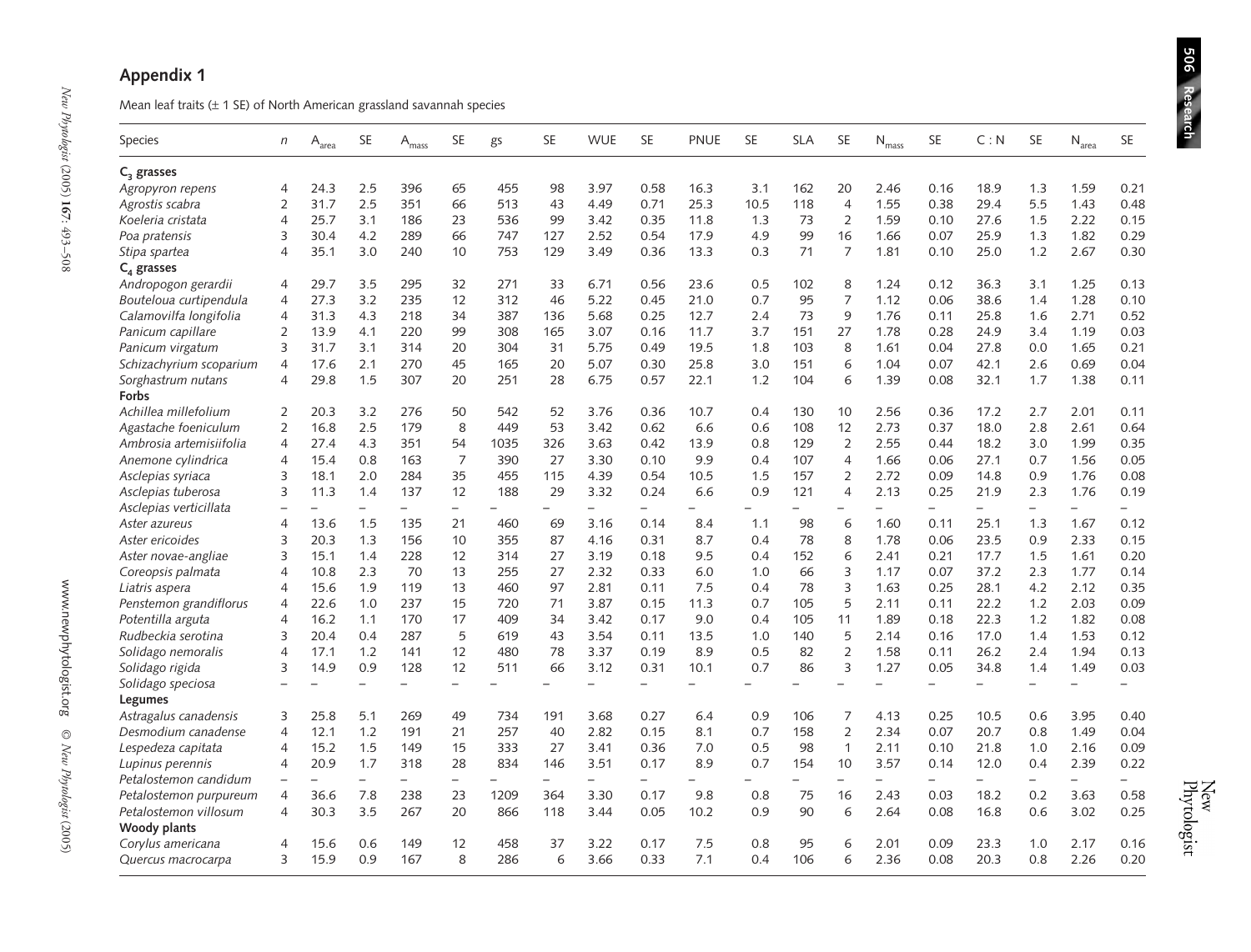| <b>Species</b>          | n                        | $\rm R_{area}$           | SE                               | $\rm N_{\rm area}$ | <b>SE</b> | $\rm R_{mass}$           | <b>SE</b>                | $N_{mass}$               | <b>SE</b>    | $\sqrt{n}$               | Longevity                | SE                       |
|-------------------------|--------------------------|--------------------------|----------------------------------|--------------------|-----------|--------------------------|--------------------------|--------------------------|--------------|--------------------------|--------------------------|--------------------------|
| C <sub>3</sub> grasses  |                          |                          |                                  |                    |           |                          |                          |                          |              |                          |                          |                          |
| Agropyron repens        | 3                        | 0.86                     | 0.05                             | 1.29               | 0.12      | 13.5                     | 0.6                      | 2.04                     | 0.12         | $\overline{4}$           | 52                       | 1                        |
| Agrostis scabra         | 3                        | 1.40                     | 0.11                             | $0.79*$            | 0.08      | 32.0                     | 7.7                      | $1.55*$                  | 0.38         |                          | $-$                      |                          |
| Koeleria cristata       | $\overline{4}$           | 3.87                     | 0.22                             | 2.83               | 0.22      | 18.0                     | 0.9                      | 1.30                     | 0.02         | 4                        | 94                       | 6                        |
| Poa pratensis           | 3                        | 3.47                     | 0.44                             | 2.84               | 0.28      | 19.2                     | 0.7                      | 1.58                     | 0.05         | $\overline{4}$           | 92                       | 3                        |
| Stipa spartea           | $\overline{4}$           | 2.75                     | 0.45                             | 3.16               | 0.49      | 10.9                     | 0.6                      | 1.26                     | 0.07         | $\overline{\phantom{0}}$ |                          |                          |
| C <sub>4</sub> grasses  |                          |                          |                                  |                    |           |                          |                          |                          |              |                          |                          |                          |
| Andropogon gerardii     | $\overline{4}$           | 0.92                     | 0.05                             | 0.73               | 0.07      | 13.6                     | 0.8                      | 1.06                     | 0.07         | $\overline{4}$           | 73                       | $\mathbf{1}$             |
| Bouteloua curtipendula  | $\overline{4}$           | 1.17                     | 0.15                             | 0.81               | 0.02      | 15.5                     | 1.1                      | 1.10                     | 0.07         | $\overline{\phantom{0}}$ | $\overline{\phantom{0}}$ |                          |
| Calamovilfa longifolia  | $\overline{4}$           | 1.19                     | 0.11                             | 1.43               | 0.18      | 12.7                     | 2.1                      | 1.47                     | 0.13         |                          |                          |                          |
| Panicum capillare       |                          | $-$                      | $-$                              |                    |           | $\overline{\phantom{0}}$ | $\overline{\phantom{0}}$ | $-$                      |              |                          |                          |                          |
| Panicum virgatum        | $\overline{4}$           | 0.76                     | 0.02                             | 0.84               | 0.03      | 11.6                     | 0.3                      | 1.27                     | 0.05         | $\overline{\phantom{0}}$ | $\overline{\phantom{0}}$ |                          |
| Schizachyrium scoparium | $\overline{4}$           | 1.02                     | 0.16                             | 0.77               | 0.19      | 12.2                     | 0.9                      | 0.89                     | 0.08         | $\overline{4}$           | 73                       | 8                        |
| Sorghastrum nutans      | $\overline{4}$           | 1.05                     | 0.05                             | 0.88               | 0.07      | 12.7                     | 0.3                      | 1.06                     | 0.05         | $\overline{4}$           | 60                       | $\overline{4}$           |
| Forbs                   |                          |                          |                                  |                    |           |                          |                          |                          |              |                          |                          |                          |
| Achillea millefolium    | $\overline{4}$           | 2.57                     | 0.29                             | 2.51               | 0.09      | 17.5                     | 2.2                      | 1.70                     | 0.01         |                          |                          |                          |
| Agastache foeniculum    |                          | $\equiv$                 | $\equiv$                         |                    |           |                          | $-$                      |                          |              |                          |                          |                          |
| Ambrosia artemisiifolia | $\overline{4}$           | 1.55                     | 0.10                             | 1.44               | 0.15      | 26.1                     | 2.9                      | 2.41                     | 0.24         | $\overline{4}$           | 46                       | $\overline{2}$           |
| Anemone cylindrica      | $\overline{4}$           | 1.38                     | 0.15                             | 1.59               | 0.06      | 12.8                     | 1.6                      | 1.47                     | 0.03         | $\overline{4}$           | 64                       | 4                        |
| Asclepias syriaca       | $\overline{4}$           | 1.51                     | 0.15                             | 1.39               | 0.18      | 28.1                     | 3.2                      | 2.57                     | 0.33         | $\overline{4}$           | 43                       | 2                        |
| Asclepias tuberosa      | $\overline{4}$           | 1.31                     | 0.09                             | 1.00               | 0.11      | 18.9                     | 2.0                      | 1.45                     | 0.20         |                          | $\overline{\phantom{0}}$ |                          |
| Asclepias verticillata  |                          | $-$                      | $\overline{\phantom{0}}$         |                    |           |                          | $-$                      |                          |              | $\overline{\phantom{a}}$ | $\overline{\phantom{0}}$ |                          |
| Aster azureus           | $\overline{4}$           | 1.31                     | 0.22                             | 1.39               | 0.14      | 17.4                     | 2.1                      | 1.88                     | 0.14         |                          | $\overline{\phantom{0}}$ |                          |
| Aster ericoides         | $\overline{4}$           | 1.25                     | 0.25                             | 0.94               | 0.07      | 20.0                     | 3.3                      | 1.52                     | 0.05         | $\overline{\phantom{0}}$ | $\overline{\phantom{0}}$ |                          |
| Aster novae-angliae     |                          | $\overline{\phantom{m}}$ |                                  |                    |           |                          |                          |                          |              |                          |                          |                          |
|                         | $\overline{4}$           | 1.08                     | $\overline{\phantom{0}}$<br>0.15 | 1.15               | 0.22      | 11.5                     | $-$<br>1.4               | 1.25                     | 0.25         |                          |                          |                          |
| Coreopsis palmata       |                          |                          |                                  |                    | 0.21      |                          |                          | 1.07                     |              |                          |                          |                          |
| Liatris aspera          | 4<br>$\overline{4}$      | 1.16<br>1.68             | 0.17<br>0.14                     | 1.11               | 0.16      | 11.1<br>16.0             | 1.7<br>0.9               | 1.73                     | 0.20<br>0.07 |                          |                          |                          |
| Penstemon grandiflorus  | $\overline{4}$           | 0.95                     | 0.04                             | 1.82               | 0.05      |                          | 0.5                      | 1.44                     | 0.06         |                          |                          |                          |
| Potentilla arguta       |                          |                          |                                  | 1.05               |           | 13.1                     |                          |                          |              | $\overline{\phantom{0}}$ | $\overline{\phantom{0}}$ | $\overline{\phantom{0}}$ |
| Rudbeckia serotina      | 3                        | 1.22                     | 0.12                             | 1.53               | 0.16      | 14.9                     | 2.0                      | 1.83                     | 0.13         | 3                        | 47                       | 3                        |
| Solidago nemoralis      | $\overline{4}$           | 1.35                     | 0.11                             | 1.39               | 0.14      | 14.6                     | 1.1                      | 1.48                     | 0.04         |                          | $-$                      |                          |
| Solidago rigida         | $\overline{4}$           | 1.51                     | 0.21                             | 1.34               | 0.33      | 13.0                     | 1.1                      | 1.09                     | 0.07         | $\overline{4}$           | 92                       | $\overline{2}$           |
| Solidago speciosa       |                          | $\overline{\phantom{0}}$ | $\overline{\phantom{0}}$         |                    |           | $\overline{\phantom{0}}$ | $\equiv$                 | $-$                      |              |                          | $\overline{\phantom{0}}$ |                          |
| Legumes                 |                          |                          |                                  |                    |           |                          |                          |                          |              |                          |                          |                          |
| Astragalus canadensis   | $\overline{4}$           | 1.24                     | 0.19                             | 2.64               | 0.41      | 20.8                     | 2.1                      | 4.39                     | 0.38         |                          |                          |                          |
| Desmodium canadense     | $\overline{4}$           | 0.74                     | 0.11                             | 1.03               | 0.17      | 16.0                     | 1.2                      | 2.22                     | 0.19         | $\overline{4}$           | 74                       | 4                        |
| Lespedeza capitata      | $\overline{4}$           | 1.22                     | 0.11                             | 2.00               | 0.12      | 15.4                     | 1.2                      | 2.55                     | 0.13         | $\overline{4}$           | 48                       | 1                        |
| Lupinus perennis        | $\overline{4}$           | 1.92                     | 0.20                             | 2.44               | 0.23      | 20.8                     | 1.8                      | 2.63                     | 0.11         | 3                        | 29                       | 6                        |
| Petalostemon candidum   | $\qquad \qquad -$        | $\qquad \qquad -$        | $\overline{\phantom{0}}$         |                    |           | $\overline{\phantom{0}}$ | $\overline{\phantom{0}}$ |                          |              |                          | $\overline{\phantom{0}}$ |                          |
| Petalostemon purpureum  | $\overline{\phantom{0}}$ | $\overline{\phantom{m}}$ | $\overline{\phantom{0}}$         |                    |           |                          | $-$                      | $\overline{\phantom{0}}$ |              |                          | $\overline{\phantom{0}}$ |                          |
| Petalostemon villosum   | 4                        | 2.20                     | 0.16                             | 2.68               | 0.30      | 17.6                     | 1.8                      | 2.12                     | 0.22         | $\qquad \qquad -$        | $\overline{\phantom{0}}$ |                          |
| Woody plants            |                          |                          |                                  |                    |           |                          |                          |                          |              |                          |                          |                          |
| Corylus americana       | $\overline{4}$           | 0.81                     | 0.07                             | 1.12               | 0.14      | 10.1                     | 0.8                      | 1.36                     | 0.05         |                          |                          |                          |
| Quercus macrocarpa      | 3                        | 1.68                     | 0.09                             | 2.24               | 0.20      | 17.7                     | 1.1                      | 2.36                     | 0.08         | $\overline{\phantom{0}}$ |                          |                          |

**Research**

**507**

The number of samples (*n*) indicated for each species applies to all photosynthesis and respiration traits, except where indicated (\**<sup>n</sup>* = 2). No data are indicated as dashes. Units for traits are:  $A_{area}$  area-based photosynthesis, µmol m<sup>−2</sup> s<sup>−1</sup>; A<sub>mass</sub>, mass-based photosynthesis, nmol g<sup>−1</sup> s<sup>−1</sup>; gs, stomatal conductance, mmol m<sup>−2</sup> s<sup>−1</sup>; WUE, water-use efficiency, mmol CO<sub>2</sub> mol<sup>−1</sup> H<sub>2</sub>O; PNUE, photosynthetic N-use efficiency, µmol CO<sub>2</sub> g<sup>−1</sup> N s<sup>−1</sup>; SLA, specific leaf area, cm<sup>2</sup> g<sup>−1;</sup> N<sub>mass</sub>, %; C : N, carbon–nitrogen ratio; N<sub>area</sub>, g m<sup>−2;</sup> R<sub>area</sub>, area-based respiration, µmol m<sup>−2</sup> s<sup>−1</sup>; R<sub>mass</sub>, mass-based respiration, nmol g<sup>−1</sup> s<sup>−1</sup>; leaf longevity, d. Note that leaf N-values are shown separately for both photosynthesis and respiration samples. Leaf longevity data are from Craine *et al*. (1999).